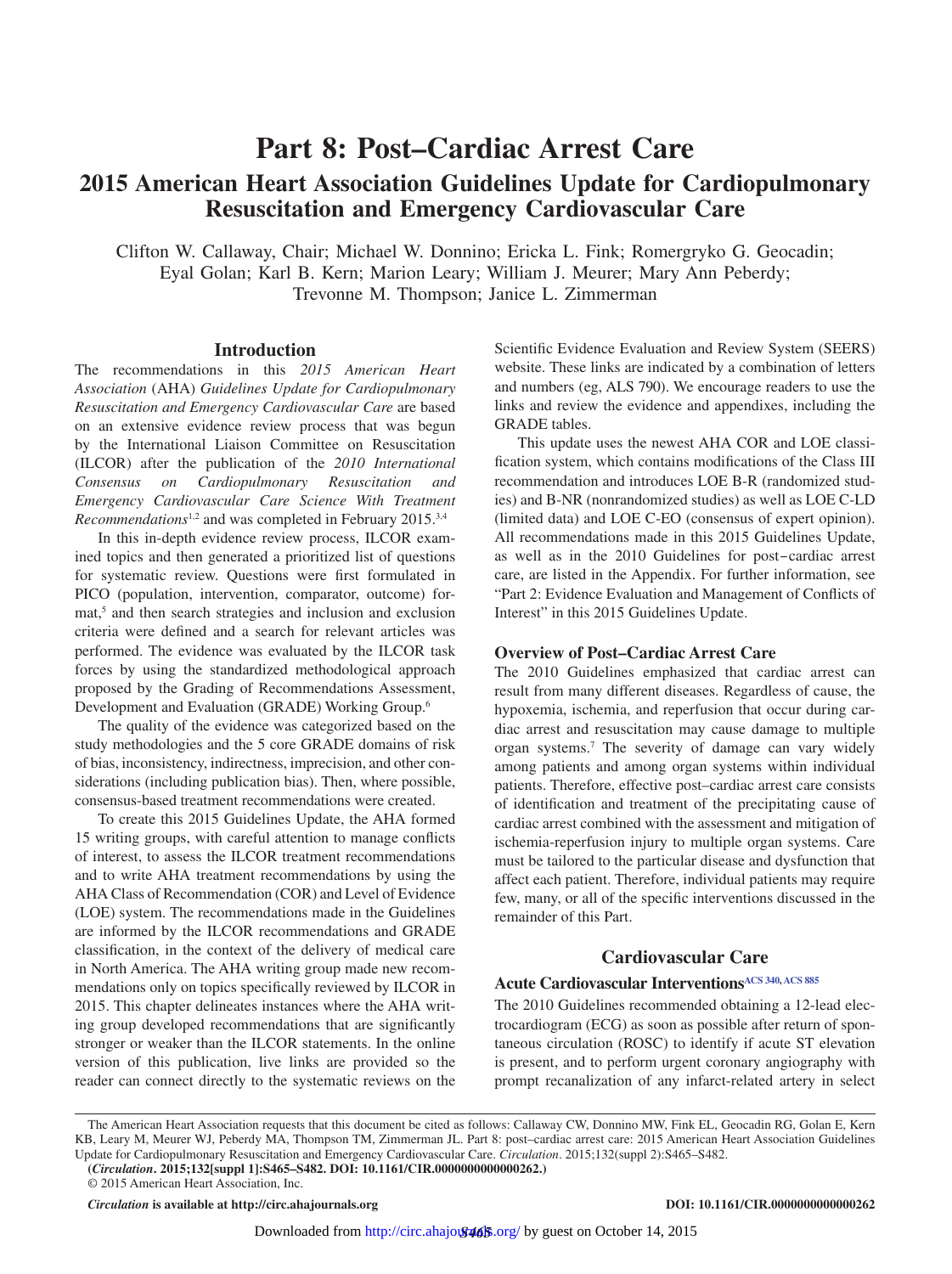post–cardiac arrest patients in whom ST-segment elevation was identified. Acute coronary syndromes are a common etiology for out-of-hospital cardiac arrest (OHCA) in adults with no obvious extracardiac cause of arrest<sup>8-10</sup> and also can precipitate some in-hospital cardiac arrest. In series in which consecutive post–cardiac arrest patients with suspected cardiovascular cause were taken to coronary angiography, a coronary artery lesion amenable to emergency treatment was found in 96% of patients with ST elevation and in 58% of patients without ST elevation.10

The 2015 ILCOR systematic review examined immediate coronary angiography for patients after cardiac arrest.

#### *2015 Evidence Summary*

Numerous observational studies evaluate the relationship between coronary angiography, survival, and functional outcome in post–cardiac arrest patients, but there are no prospective randomized trials evaluating an interventional strategy in postarrest patients. The timing of immediate coronary angiography was defined in various ways in different studies, but all studies considered immediate angiography as a procedure performed on the same day as the cardiac arrest, as opposed to later in the hospital stay. Fifteen observational studies reported improved survival to hospital discharge associated with emergency coronary angiography in patients with ST elevation after cardiac arrest.11–25 Nine observational studies showed improved neurologically favorable outcome associated with emergency coronary angiography in patients with ST elevation after cardiac arrest.<sup>11-13,16,18-21,23</sup>

Fewer data are available to evaluate coronary angiography in patients without ST elevation on the initial ECG. Two observational studies reported improved survival to hospital discharge and improved neurologically favorable outcome associated with emergency coronary angiography in patients without ST elevation on initial ECG.<sup>11,16</sup>

#### *2015 Recommendations—Updated*

Coronary angiography should be performed emergently (rather than later in the hospital stay or not at all) for OHCA patients with suspected cardiac etiology of arrest and ST elevation on ECG (Class I, LOE B-NR).

Emergency coronary angiography is reasonable for select (eg, electrically or hemodynamically unstable) adult patients who are comatose after OHCA of suspected cardiac origin but without ST elevation on ECG (Class IIa, LOE B-NR).

Coronary angiography is reasonable in post–cardiac arrest patients for whom coronary angiography is indicated regardless of whether the patient is comatose or awake (Class IIa, LOE C-LD).

Early invasive approaches are preferred for patients with ST-segment elevation myocardial infarction (STEMI), making these recommendations for post–cardiac arrest patients consistent with global recommendations for all patients with STEMI.<sup>26</sup> Early invasive approaches also are suggested for treatment of select post–cardiac arrest patients with acute coronary syndromes without ST elevation. Considerations for selecting patients are complex and may consider factors such as hemodynamic or electrical instability as well as comorbidities, evidence of ongoing ischemia, and other patient characteristics.27 Knowledge of coronary anatomy and opportunity

for placement of temporary support devices are other potential benefits derived from early catheterization. Therefore, these recommendations for post–cardiac arrest care are consistent with recommendations for all patients with non-STEMI acute coronary syndromes. Both the European Society of Cardiology and the combined entity of the American College of Cardiology Foundation and the AHA have published STEMI guidelines recommending immediate coronary angiography, and percutaneous coronary intervention when indicated, for resuscitated OHCA patients whose ECGs show STEMI.26,28 None of these guidelines recommended different treatment of patients based on the initial cardiac arrest rhythm (ventricular fibrillation [VF] or non-VF).

Previous consensus statements have discussed how public reporting of postprocedure death creates an incentive to avoid emergency coronary angiography in comatose patients who are at higher risk of death as a consequence of poor neurologic recovery.29 However, the probability of neurologic recovery cannot be determined reliably at the time that emergency cardiovascular interventions are performed (see Prognostication of Outcome section in this Part). Therefore, the best care for the patient requires separation of decisions about cardiovascular intervention from assessment of neurologic prognosis.

### **Hemodynamic Goals[ALS 570](https://volunteer.heart.org/apps/pico/Pages/PublicComment.aspx?q=570)**

Post–cardiac arrest patients are often hemodynamically unstable, which can occur for multiple reasons that include the underlying etiology of the arrest as well as the ischemia-reperfusion injury from the arrest. Management of these patients can be challenging, and optimal hemodynamic goals remain undefined. In 2015, ILCOR evaluated the optimal hemodynamic targets in post–cardiac arrest patients, primarily considering blood pressure goals.

#### *2015 Evidence Summary*

There are several observational studies evaluating the relationship between blood pressure and outcome in post–cardiac arrest patients, but there are no interventional studies targeting blood pressure in isolation and no trials evaluating one specific strategy for improving blood pressure over another (ie, fluids, vasopressors). Observational studies found that post– cardiac arrest systolic blood pressure less than 90 mm  $Hg^{30,31}$ or greater than 100 mm Hg<sup>32</sup> was associated with higher mortality and diminished functional recovery. One observational study found that mean arterial pressure (MAP) greater than 100 mmHg during 2 hours after ROSC was associated with better neurologic recovery at hospital discharge.<sup>33</sup> Another observational study found that survivors, compared with nonsurvivors, had higher MAP at 1 hour (96 versus 84 mm Hg) and at 6 hours (96 versus 90 mm Hg). $34$ 

While no studies evaluated blood pressure in isolation, several before-and-after studies implemented bundles of care that included blood pressure goals. In these studies, the individual effect of blood pressure was impossible to separate from the effects of the remainder of the bundle. One bundle with a MAP target of greater than 80 mmHg improved mortality and neurologic outcome at hospital discharge.<sup>35</sup> One bundle with a goal of MAP over 75 mmHg found no change in functional recovery at hospital discharge.<sup>36</sup> One bundle with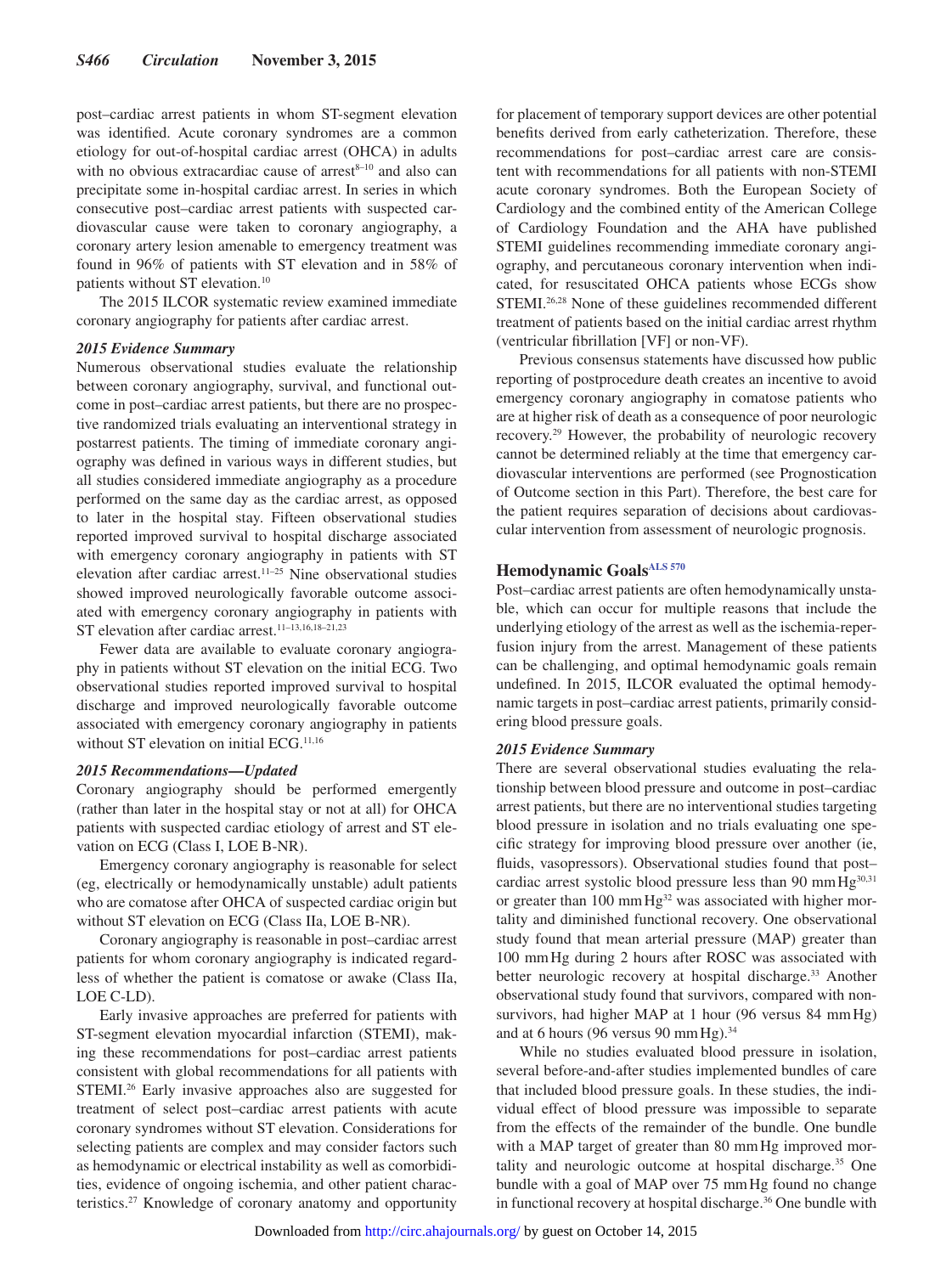MAP greater than 65 mmHg increased survival to hospital discharge, with a favorable neurologic outcome at 1 year.<sup>37</sup> Another bundle with a goal MAP greater than 65 mmHg within 6 hours found no change in in-hospital mortality or functional recovery at hospital discharge.<sup>38</sup>

#### *2015 Recommendation—New*

Avoiding and immediately correcting hypotension (systolic blood pressure less than 90 mmHg, MAP less than 65 mmHg) during postresuscitation care may be reasonable (Class IIb, LOE C-LD).

A specific MAP or systolic blood pressure that should be targeted as part of the bundle of postresuscitation interventions could not be identified, although published protocols targeted MAP goals of greater than 65 mm Hg to greater than 80 mm Hg. Moreover, identifying an optimal MAP goal for the overall patient population may be complicated by individual patient variability, because baseline blood pressures vary among patients. The true optimal blood pressure would be that which allows for optimal organ and brain perfusion, and different patients and different organs may have different optimal pressures.

Targets for other hemodynamic or perfusion measures (such as cardiac output, mixed/central venous oxygen saturation, and urine output) remain undefined in post–cardiac arrest patients. The systematic reviews did not identify specific targets for other variables, and individual goals likely vary based on patient-specific comorbidities and underlying physiology. In the absence of evidence for specific targets, the writing group made no recommendations to target any hemodynamic goals other than those that would be used for other critically ill patients.

### **Targeted Temperature Management**

The 2010 Guidelines strongly advised induced hypothermia (32ºC to 34ºC) for the subgroup of patients with out-of-hospital VF/pulseless ventricular tachycardia (pVT) cardiac arrest and post-ROSC coma (the absence of purposeful movements), and encouraged that induced hypothermia be considered for most other comatose patients after cardiac arrest. Precise duration and optimal temperature targets were unknown, and the Guidelines recommended 12 to 24 hours at 32ºC to 34ºC based on the regimens studied in prior trials. The 2015 ILCOR systematic review identified multiple new randomized controlled trials testing different target temperatures and different timing for initiation of temperature control after cardiac arrest.<sup>39</sup> Reflecting that a variety of temperature targets are now used, the term *targeted temperature management* (TTM) has been adopted to refer to induced hypothermia as well as to active control of temperature at any target.

# **Induced Hypothermia [ALS 790](https://volunteer.heart.org/apps/pico/Pages/PublicComment.aspx?q=790), [ALS 791](https://volunteer.heart.org/apps/pico/Pages/PublicComment.aspx?q=791)**

#### *2015 Evidence Summary*

For patients with VF/pVT OHCA, combined outcome data from 1 randomized and 1 quasi-randomized clinical trial reported increased survival and increased functional recovery with induced hypothermia to  $32^{\circ}$ C to  $34^{\circ}$ C.<sup>40,41</sup>

For patients with OHCA and nonshockable rhythms, observational data were conflicting and no randomized data were available. Three observational studies found no difference in neurologic outcome at hospital discharge in patients treated with induced hypothermia.42–44 One study reported an increase in poor neurologic outcome at hospital discharge; however, the analysis of this study was confounded perhaps most notably by lack of information on whether analyzed patients were eligible for induced hypothermia (ie, unknown if patients were following commands).45 One study reported reduced mortality at 6 months with induced hypothermia.<sup>43</sup>

For patients with in-hospital cardiac arrest, no randomized data were available. One observational study found no association between induced hypothermia and survival or functionally favorable status at hospital discharge. However, the analysis of this study was also confounded by multiple factors, including the lack of information on which patients were comatose and, therefore, potential candidates for induced hypothermia.<sup>46</sup>

One well-conducted randomized controlled trial found that neurologic outcomes and survival at 6 months after OHCA were not superior when temperature was controlled at 36ºC versus 33ºC.47 Both arms of this trial involved a form of TTM as opposed to no TTM.

There are no direct comparisons of different durations of TTM in post–cardiac arrest patients. The largest trials and studies of TTM maintained temperatures for  $24$  hours<sup>40</sup> or  $28$ hours<sup>47</sup> followed by a gradual (approximately 0.25°C/hour) return to normothermia.

#### *2015 Recommendations—Updated*

We recommend that comatose (ie, lack of meaningful response to verbal commands) adult patients with ROSC after cardiac arrest have TTM (Class I, LOE B-R for VF/pVT OHCA; Class I, LOE C-EO for non-VF/pVT (ie, "nonshockable") and in-hospital cardiac arrest).

We recommend selecting and maintaining a constant temperature between 32ºC and 36ºC during TTM (Class I, LOE B-R).

In making these strong recommendations, the writing group was influenced by the recent clinical trial data enrolling patients with all rhythms, the rarity of adverse effects in trials, the high neurologic morbidity and mortality without any specific interventions, and the preponderance of data suggesting that temperature is an important variable for neurologic recovery. Of note, there are essentially no patients for whom temperature control somewhere in the range between 32°C and 36°C is contraindicated. Specific features of the patient may favor selection of one temperature over another for TTM. Higher temperatures might be preferred in patients for whom lower temperatures convey some risk (eg, bleeding), 48,49 and lower temperatures might be preferred when patients have clinical features that are worsened at higher temperatures (eg, seizures, cerebral edema).<sup>50-52</sup> Therefore, all patients in whom intensive care is continued are eligible. The initial temperature of the patient may influence selection of the temperature for TTM. For example, those who present at the lower end of the TTM range might be maintained at that lower temperature (as opposed to warming them to a higher target). Alternatively, passive warming to a maximum temperature of 36°C might be acceptable as well. Of note is that the recent randomized trial did not use active warming for the 36°C group.<sup>47</sup> Therefore, while it is stated that choosing a temperature within the 32ºC to 36ºC range is acceptable, actively or rapidly warming patients is not suggested. Conversely, patients who present on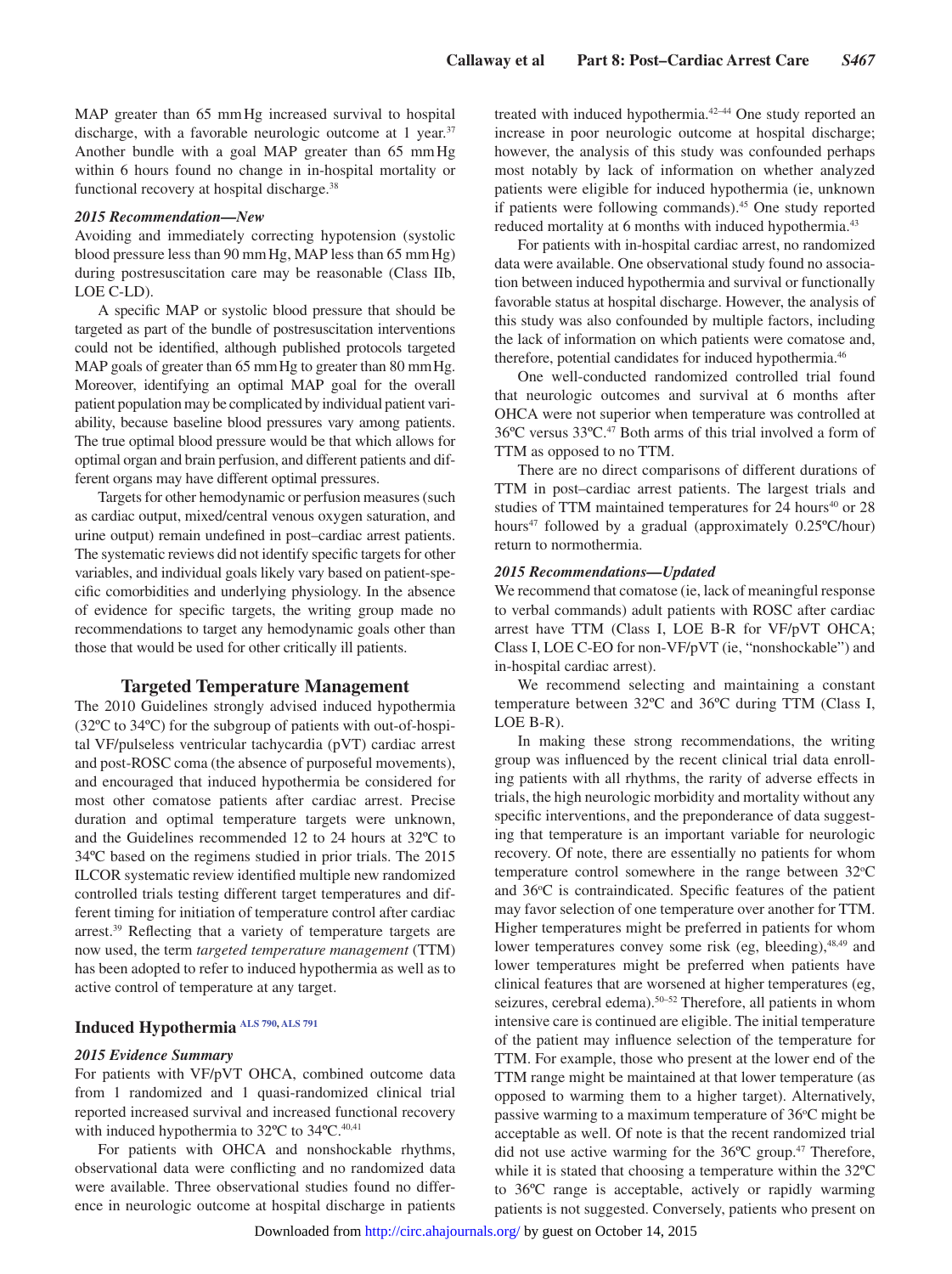the higher end of the TTM range might be kept at 36ºC without much additional effort. Providers should note that allowing patients to warm to temperatures above 36ºC would be more akin to the control group of the earlier trials and not consistent with the current TTM recommendations.

The recommendations for TTM for nonshockable rhythms and for patients following in-hospital arrest are stronger than those made in 2015 by ILCOR<sup>3,4</sup> and are stronger than the recommendations in "Part 9: Post–Cardiac Arrest Care" in the 2010 Guidelines. The writing group felt that the option for TTM at 36ºC diminished theoretical concerns about side effects of TTM for these populations. In addition, the writing group was influenced by the high rate of neurologic morbidity in historical cohorts that did not use TTM.

It is reasonable that TTM be maintained for at least 24 hours after achieving target temperature (Class IIa, LOE C-EO).

Even if the selected target temperature is not achieved during this time frame, clinicians should still try to control temperature for at least 24 hours after cardiac arrest. Temperature sensitivity of the brain after cardiac arrest may continue for as long as brain dysfunction (ie, coma) is present, making the upper limit of duration for temperature management unknown. The duration of at least 24 hours was used in 2 of the largest trials, although there are no comparative data for this duration. For these reasons, 24 hours was selected as the minimum recommended time for TTM.

### **Hypothermia in the Prehospital Setting[ALS 802](https://volunteer.heart.org/apps/pico/Pages/PublicComment.aspx?q=802)**

The initiation of hypothermia has been popularized in the prehospital setting, though the original studies showing efficacy from induced hypothermia did not systematically study the prehospital setting. A logical assumption for the widespread implementation of this practice stemmed from the concept that earlier provision of an effective intervention would be more beneficial. However, induction of prehospital hypothermia was not extensively evaluated by large-scale randomized trials in 2010. Since that time, a number of additional trials have been published, including at least 1 large-scale investigation. In 2015, ILCOR examined the question of whether early provision of TTM was beneficial, with a focus on the prehospital period.

#### *2015 Evidence Summary*

Five randomized controlled trials $53-57$  compared the post-ROSC use of cold intravenous fluids to induce hypothermia to no fluids. One trial compared cold intravenous fluid during resuscitation to no cooling,58 and another trial compared intra-arrest intranasal cooling to no cooling.<sup>59</sup> When cooling maneuvers were initiated in the prehospital setting, neither survival nor neurologic recovery differed for any of these trials alone or when combined in a meta-analysis. One trial found an increase in pulmonary edema and rearrest among patients treated with a goal of prehospital infusion of 2 L of cold fluids.57

#### *2015 Recommendation—New*

We recommend **against** the routine prehospital cooling of patients after ROSC with rapid infusion of cold intravenous fluids (Class III: No Benefit, LOE A).

During the past few years, infusion of cold intravenous fluids has become a popular prehospital intervention that may influence the system of care. Initiation of a temperature management strategy en route to the hospital may increase the probability that temperature management continues during the hospitalization. Adverse effects of the rapid infusion of cold intravenous fluids in the prehospital setting must be weighed against this potential positive effect of earlier intervention. Current evidence indicates that there is no direct patient benefit from these interventions and that the intravenous fluid administration in the prehospital setting may have some potential harm, albeit with no increase in overall mortality. Whether different methods or devices for temperature control outside of the hospital are beneficial is unknown.

# Avoidance of Hyperthermia<sup>ALS 879</sup>

After the completion of TTM for a set duration (such as 24 hours), the optimal approach to subsequent temperature management remains unknown. In 2015, the ILCOR systematic review evaluated both the approach to hyperthermia on presentation (before initiation of TTM) and after rewarming. The treatment recommendation to maintain a targeted temperature between 32ºC and 36ºC for postarrest patients will prevent early hyperthermia. Therefore, treatment recommendations for the avoidance of hyperthermia focus on the post-rewarming period.

### *2015 Evidence Summary*

Observational studies consistently report that fever in the post–cardiac arrest patient who is not treated with TTM is associated with poor outcome.<sup>60-64</sup>

After rewarming to normothermia from TTM, many studies have noted that fever occurs in a significant proportion of patients.64–71 Occurrence of hyperthermia during the first few days after cardiac arrest was associated with worse outcome in 2 studies<sup>70,71</sup> but not in others.<sup>64–69</sup>

### *2015 Recommendation—New*

It may be reasonable to actively prevent fever in comatose patients after TTM (Class IIb, LOE C-LD).

Fever will not occur during the first 24 to 48 hours after cardiac arrest when patients are treated with TTM. Though the evidence that supports avoiding hyperthermia is weak in postarrest patients, the intervention is relatively benign. In addition, fever is associated with worsened neurologic injury in comatose patients receiving intensive care for other conditions.72,73 Therefore, the recommendation of the avoidance of fever is based on expert opinion that a relatively benign procedure is reasonable to perform in the face of a potential for worsening ischemic brain injury. The simplest method to accomplish prolonged hyperthermia prevention may be to leave the devices or strategies used for TTM in place.

### **Other Neurologic Care**

The 2010 Guidelines emphasized advanced neurocritical care for patients who have brain injury after cardiac arrest, including electroencephalography (EEG) for detection of seizures, and prompt treatment of seizures. The 2015 ILCOR systematic review considered detection and treatment of seizures.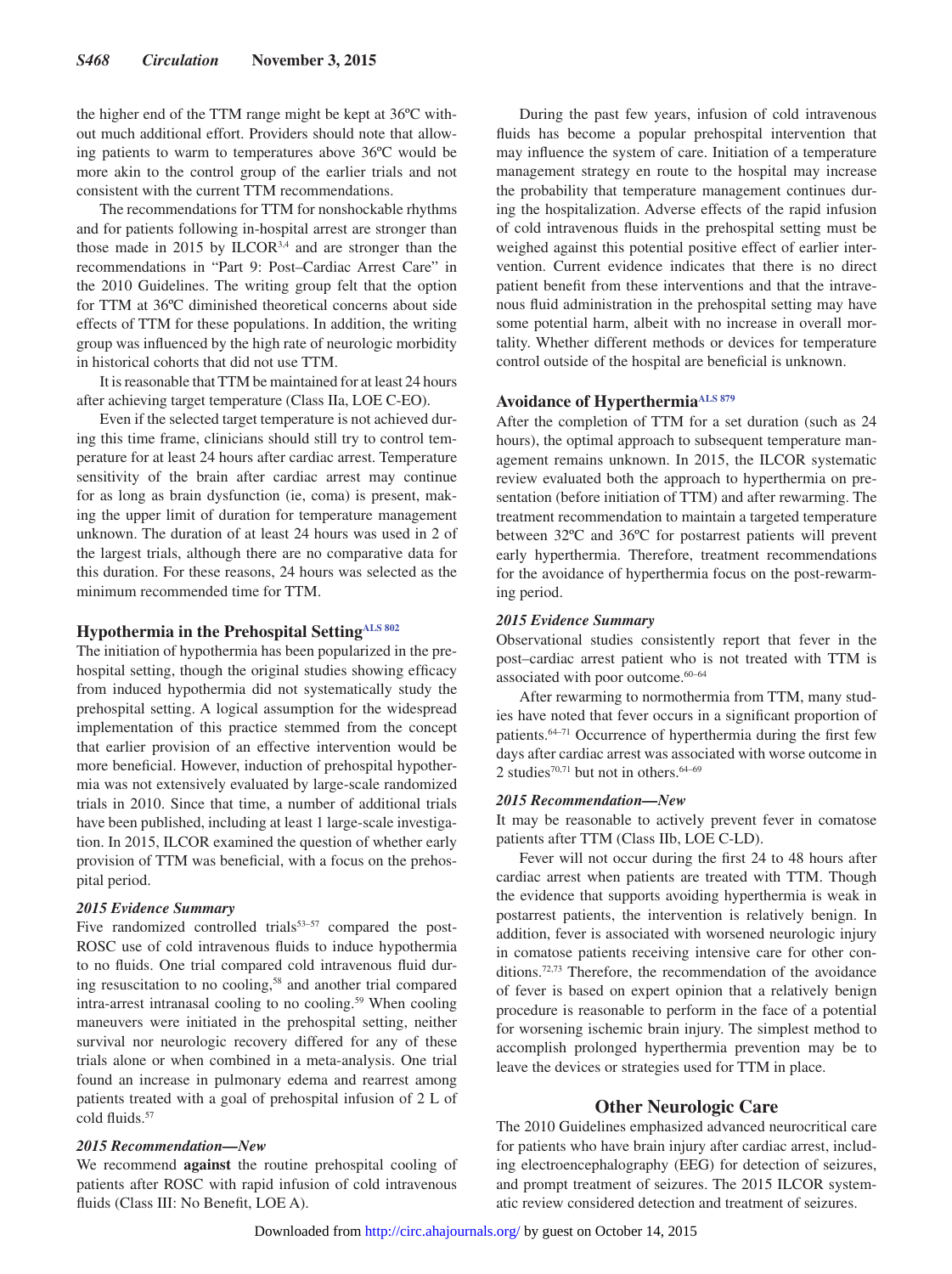# **Seizure Management[ALS 868](https://volunteer.heart.org/apps/pico/Pages/PublicComment.aspx?q=868), [ALS 431](https://volunteer.heart.org/apps/pico/Pages/PublicComment.aspx?q=431)**

#### *2015 Evidence Summary*

The prevalence of seizures, nonconvulsive status epilepticus, and other epileptiform activity among patients who are comatose after cardiac arrest is estimated to be  $12\%$  to  $22\%.74-76$ Nonconvulsive status epilepticus may be a reason that patients are not awakening from coma. Three case series looked at 47 post–cardiac arrest patients who were treated for seizures or status epilepticus and found that only 1 patient survived with good neurologic function.77–79

Available evidence does not support prophylactic administration of anticonvulsant drugs. Two randomized clinical trials comparing anticonvulsants (thiopental<sup>80</sup> in one study and diazepam74 in the other study) to placebo found no difference in any outcome when these drugs were administered shortly after ROSC. In addition, 1 nonrandomized clinical trial with historic controls did not find outcome differences when a combination of thiopental and phenobarbital<sup>81</sup> was provided after ROSC.

Prolonged epileptiform discharges are associated with secondary brain injury in other situations, making detection and treatment of nonconvulsive status epilepticus a priority.82 However, there are no direct comparative studies in post–cardiac arrest patients of treating seizures versus not treating seizures. The 2015 ILCOR systematic review did not identify any evidence that 1 specific drug or combination of drugs was superior for treatment of epileptiform activity after cardiac arrest.

#### *2015 Recommendations—Updated*

An EEG for the diagnosis of seizure should be promptly performed and interpreted, and then should be monitored frequently or continuously in comatose patients after ROSC (Class I, LOE C-LD).

The same anticonvulsant regimens for the treatment of status epilepticus caused by other etiologies may be considered after cardiac arrest (Class IIb, LOE C-LD).

#### **Respiratory Care**

The 2010 Guidelines emphasized the identification of pulmonary dysfunction after cardiac arrest. The 2015 ILCOR systematic review evaluated whether a particular strategy of ventilator management should be employed for postarrest patients, with a specific focus on a target range for Paco<sub>2</sub>.

#### **Ventilatio[nALS 571](https://volunteer.heart.org/apps/pico/Pages/PublicComment.aspx?q=571)**

#### *2015 Evidence Summary*

Systematic reviews examined whether ventilation to achieve and maintain a particular  $\text{Paco}_{2}$  was associated with improved outcome. Two observational studies<sup>83,84</sup> found hypocapnia to be associated with a worse neurologic outcome, and 1 observational study found hypocapnia was associated with failure to be discharged home.<sup>85</sup> Observational studies did not find any consistent association between hypercapnia and outcome.83–86

### *2015 Recommendation—Updated*

Maintaining the  $Paco<sub>2</sub>$  within a normal physiological range, taking into account any temperature correction, may be reasonable (Class IIb, LOE B-NR).

Normocarbia (end-tidal  $CO_2$  30–40 mm Hg or Paco<sub>2</sub> 35– 45 mmHg) may be a reasonable goal unless patient factors

prompt more individualized treatment. Other  $Paco_2$  targets may be tolerated for specific patients. For example, a higher Paco<sub>2</sub> may be permissible in patients with acute lung injury or high airway pressures. Likewise, mild hypocapnia might be useful as a temporizing measure when treating cerebral edema, but hyperventilation might cause cerebral vasoconstriction. The need to avoid potential hyperventilation-induced cerebral vasoconstriction needs to be weighed against the correction of metabolic acidosis by hyperventilation. Providers should note that when patient temperature is below normal, laboratory values reported for  $Paco_2$  might be higher than the actual values in the patient.

# **Oxygenation**<sup>ALS 448</sup>

Previous guidelines suggested that the optimal titration of supplementary oxygen targets avoidance of prolonged hyperoxia. Episodes of hypoxia that can add to organ injury should also be prevented.

#### *2015 Evidence Summary*

The systematic review identified recent observational studies suggesting that excessively high arterial oxygen concentrations (hyperoxia) may harm various organs or worsen outcomes.87–89 Other studies did not confirm this finding.83,86,90–92 One small randomized trial comparing 30% inspired oxygen for 60 minutes after ROSC versus 100% inspired oxygen for 60 minutes after ROSC found no difference in either survival to hospital discharge or survival with favorable neurologic outcome.<sup>93</sup> Most studies defined hypoxia as  $PaO<sub>2</sub>$  less than 60 mm Hg, and hyperoxia as a  $Pao_2$  greater than 300 mmHg. However, the optimum upper and lower limits of  $PaO<sub>2</sub>$  are not known.

The 2010 Guidelines defined an arterial oxygen saturation  $(Sao_2)$  of less than 94% as hypoxemia, and there were no new data to suggest modifying this threshold. Minimizing risk of hyperoxia must be weighed against the need to avoid hypoxia, which has a well established detrimental effect.<sup>88,91,94</sup> Preventing hypoxic episodes is considered more important than avoiding any potential risk of hyperoxia.

#### *2015 Recommendations—New and Updated*

To avoid hypoxia in adults with ROSC after cardiac arrest, it is reasonable to use the highest available oxygen concentration until the arterial oxyhemoglobin saturation or the partial pressure of arterial oxygen can be measured (Class IIa, LOE C-EO).

When resources are available to titrate the  $\text{FIO}_2$  and to monitor oxyhemoglobin saturation, it is reasonable to decrease the  $Fio_2$  when oxyhemoglobin saturation is 100%, provided the oxyhemoglobin saturation can be maintained at 94% or greater (Class IIa, LOE C-LD).

Shortly after ROSC, patients may have peripheral vasoconstriction that makes measurement of oxyhemoglobin saturation by pulse oximetry difficult or unreliable. In those situations, arterial blood sampling may be required before titration of FIO<sub>2</sub>. Attempts to limit the concentration of inspired oxygen rely on having proper equipment available. For example, oxygen blenders may not be available immediately after return of pulses, and these recommendations remind providers using bag-mask devices and oxygen cylinders to simply provide the highest available oxygen concentration until titration is possible.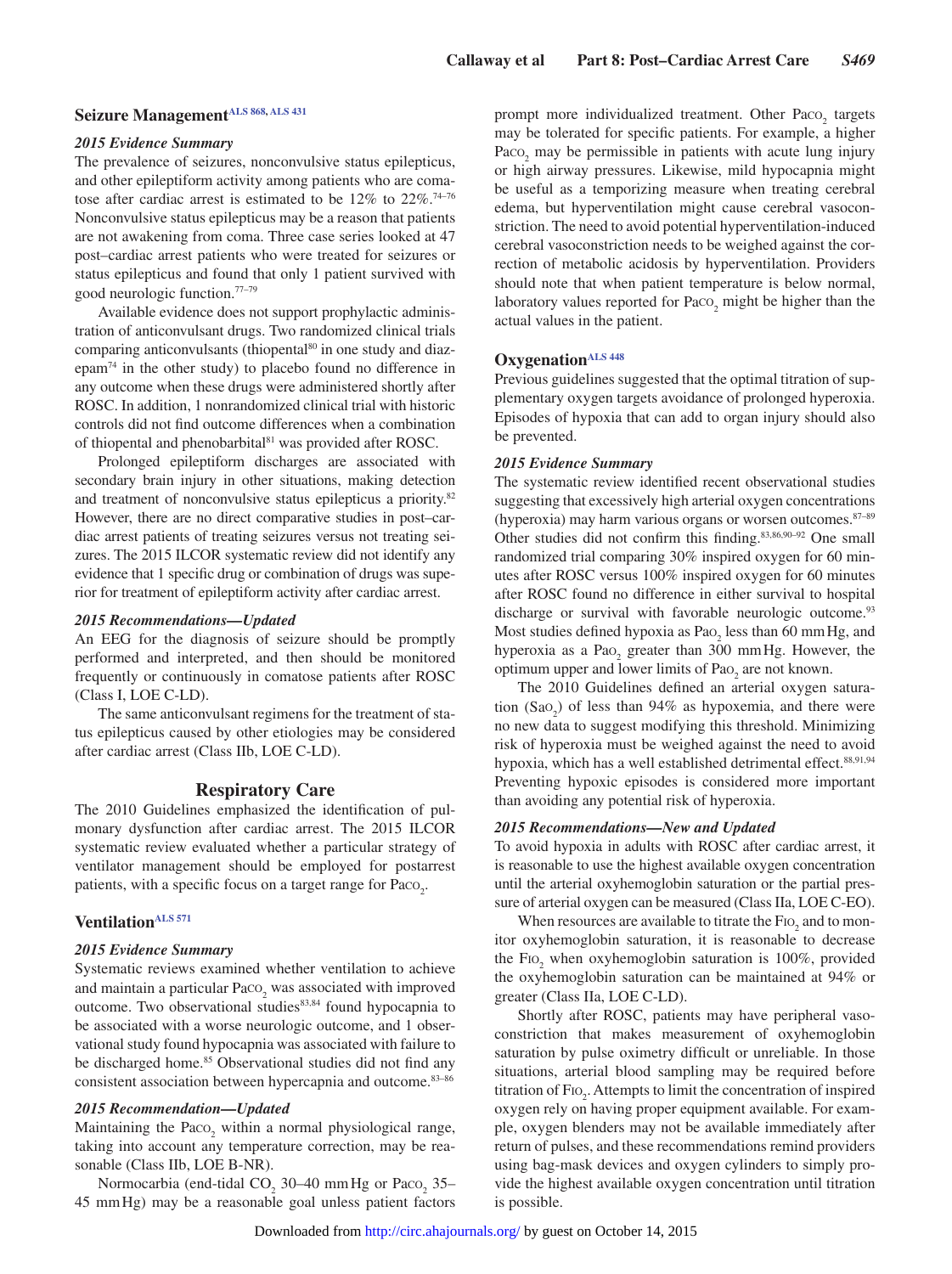# **Other Critical Care Interventions**

# **Glucose Contro[lALS 580](https://volunteer.heart.org/apps/pico/Pages/PublicComment.aspx?q=580)**

The 2010 Guidelines acknowledged that the optimum blood glucose concentration and interventional strategy to manage blood glucose in the post–cardiac arrest period are unknown. Glycemic control in critically ill patients is controversial, and efforts to tightly control glucose at low levels have been associated with increased frequency of hypoglycemic episodes that may be detrimental.

#### *2015 Evidence Summary*

The 2015 ILCOR systematic review found no new evidence that a specific target range for blood glucose management improved relevant clinical outcomes after cardiac arrest. One randomized trial in post–cardiac arrest patients comparing strict (72 to 108 mg/dL) versus moderate (108 to 144 mg/dL) glucose control found no difference in 30-day mortality.95 One before-and-after study of a bundle of care that included a target glucose range (90 to 144 mg/dL) reported better survival and functional recovery at hospital discharge, but the effects of glucose control could not be separated from the remainder of the bundle.37 No data suggest that the approach to glucose management chosen for other critically ill patients should be modified for cardiac arrest patients.<sup>96-98</sup>

### *2015 Recommendation—Updated*

The benefit of any specific target range of glucose management is uncertain in adults with ROSC after cardiac arrest (Class IIb, LOE B-R).

### **Prognostication of Outcome**

The 2010 Guidelines discussed the use of clinical examination, electrophysiologic measurements, imaging studies, and evaluation of blood or cerebrospinal fluid markers of brain injury to estimate the prognosis for neurologic improvement in patients who are comatose after cardiac arrest. The 2015 ILCOR systematic review examined numerous studies of the diagnostic accuracy of clinical findings, electrophysiologic modalities, imaging modalities, and blood markers for predicting neurologic outcome in comatose post–cardiac arrest patients who receive TTM, and examined recent studies of these modalities in comatose post–cardiac arrest patients who do not receive TTM. Updated guidelines for prognostication have also been proposed by other international organizations.<sup>99</sup>

Most studies examined the accuracy of diagnostic tests for predicting a poor outcome (as defined by a Cerebral Performance Category score of 3 to 5) and focused on patients receiving TTM with a goal of 32°C to 34°C. The writing group assumed that the accuracy of prognostic tests is similar in patients receiving TTM with a goal of 36°C when similar sedation and paralysis are used as in patients receiving TTM with a goal of 32°C to 34°C. Recognizing the need for high certainty when predicting that outcomes will be poor, the writing group focused recommendations on diagnostic tests for which the systematic review identified false-positive rates (FPRs) close to 0%, with narrow 95% confidence intervals (CIs; 0%–10%).

Experienced clinicians should select the proper tests and studies for individual patients. Some patients will recover

quickly and will require no special testing. For other patients, prediction of their recovery trajectory may be impossible despite collecting every available test and imaging study. The following recommendations are designed to provide guidance to clinicians about the performance of specific findings and tests, recognizing that not every patient will require every study.

# **Timing of Outcome Predictio[nALS 450](https://volunteer.heart.org/apps/pico/Pages/PublicComment.aspx?q=450), [ALS 713](https://volunteer.heart.org/apps/pico/Pages/PublicComment.aspx?q=713)**

It is important to consider the optimal timing for prognostication in post–cardiac arrest patients. In 2015, the ILCOR task force evaluated the timing of prognostication for patients receiving TTM and for those not receiving TTM.

#### *2015 Evidence Summary*

Sedatives or neuromuscular blockers received during TTM may be metabolized more slowly in post–cardiac arrest patients, and injured brains may be more sensitive to the depressant effects of various medications. Residual sedation or paralysis can confound the accuracy of clinical examinations.100,101 The optimal time for prognostication is when the FPRs of the various prognostic tools approach zero. Multiple investigations suggest that it is necessary to wait to prognosticate for a minimum of 72 hours after ROSC to minimize the rate of false-positive results in patients who had not undergone TTM102 and to wait for some period of time after return of normothermia for those using TTM.103

### *2015 Recommendations—New and Updated*

The earliest time for prognostication using clinical examination in patients treated with TTM, where sedation or paralysis could be a confounder, may be 72 hours after return to normothermia (Class IIb, LOE C-EO).

We recommend the earliest time to prognosticate a poor neurologic outcome using clinical examination in patients not treated with TTM is 72 hours after cardiac arrest (Class I, LOE B-NR). This time until prognostication can be even longer than 72 hours after cardiac arrest if the residual effect of sedation or paralysis confounds the clinical examination (Class IIa, LOE C-LD).

Operationally, the timing for prognostication is typically 4.5 to 5 days after ROSC for patients treated with TTM. This approach minimizes the possibility of obtaining false-positive results (ie, inaccurately suggesting a poor outcome) because of drug-induced depression of neurologic function. In making this recommendation, it is recognized that in some instances, withdrawal of life support may occur appropriately before 72 hours because of underlying terminal disease, brain herniation, or other clearly nonsurvivable situations.

### **Clinical Examination Findings That Predict Outcome[ALS 450](https://volunteer.heart.org/apps/pico/Pages/PublicComment.aspx?q=450), [ALS 713](https://volunteer.heart.org/apps/pico/Pages/PublicComment.aspx?q=713)**

Prediction of outcome based on clinical examination may be challenging. In 2015, the ILCOR Advanced Life Support Task Force evaluated a series of clinical exam findings to determine their value in outcome prediction.

### *2015 Evidence Summary*

The 2015 ILCOR systematic review examined pupillary light reflexes, corneal reflexes, and motor response for prediction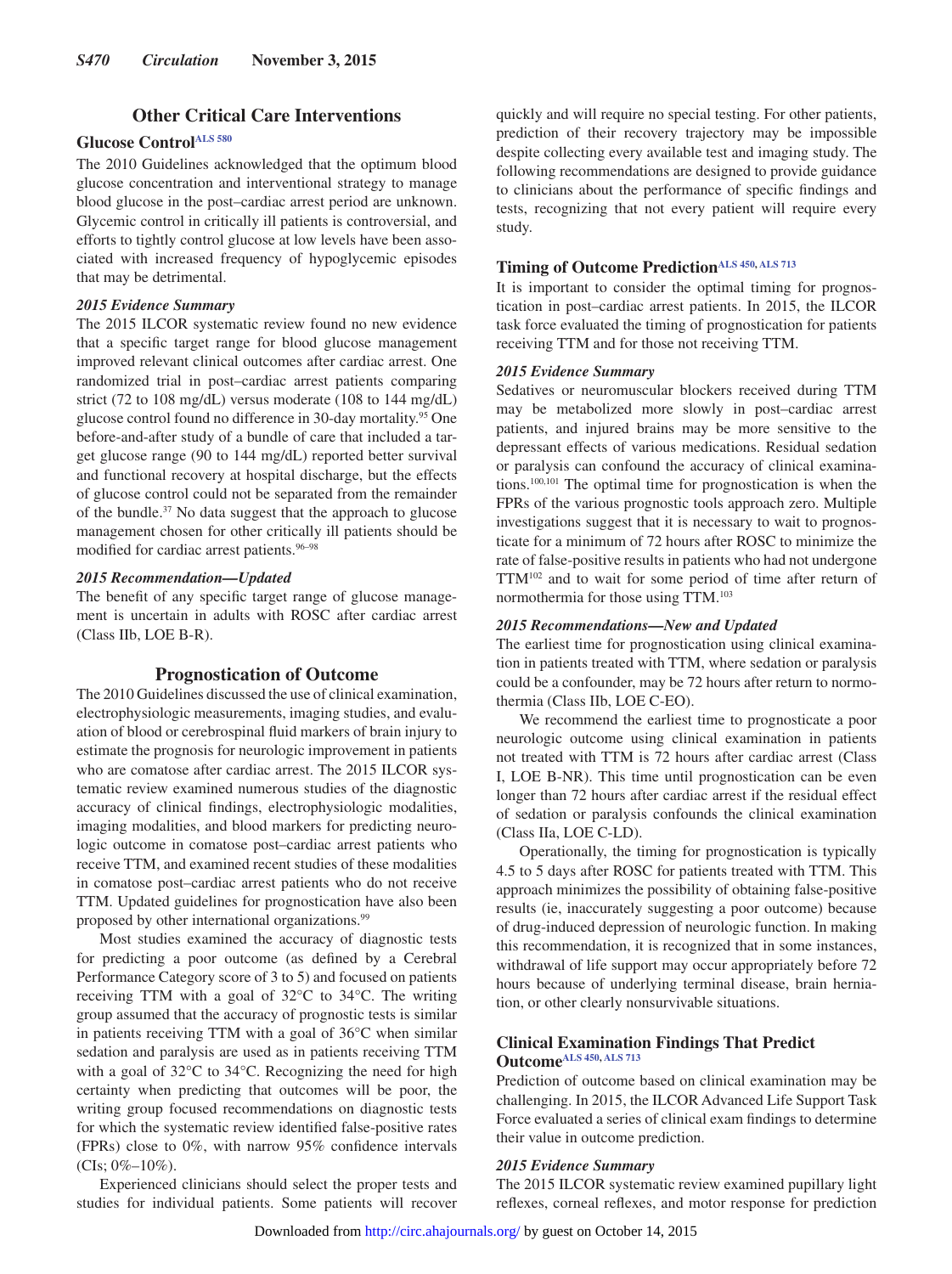of poor functional recovery in patients treated with TTM. Bilaterally absent pupillary light reflex at 72 to 108 hours after cardiac arrest predicted poor outcome, with an FPR of 1% (95% CI, 0%-3%).<sup>104-108</sup> Bilaterally absent corneal reflexes at 72 to 120 hours after cardiac arrest predicted poor outcome, with a 2% FPR (95% CI, 0%-7%).<sup>106-109</sup> Extensor posturing or no motor response to pain at 36 to 108 hours after cardiac arrest predicted poor outcome, with a 10% FPR (95% CI, 7%–15%).104,106,108,110–112 Only the absent pupillary light reflex at 72 to 108 hours achieved an FPR of 0% (95% CI,  $0\% - 3\%$ ).

In patients not treated with TTM, absent pupillary light reflex 72 hours after cardiac arrest predicts poor outcome, with 0% FPR (95% CI, 0%–8%).<sup>113,114</sup> Absent corneal reflex at 24 hours and 48 hours after cardiac arrest predicted poor outcome, with an FPR of  $17\%$  (95% CI, 9%–27%) and an FPR of 7% (95% CI, 2%–20%), respectively.<sup>114–116</sup> Extensor posturing or no motor response to pain at 72 hours after cardiac arrest predicted a poor outcome, with 15% FPR (95% CI, 5%–31%).114,117 As in TTM-treated patients, only the absent pupillary light reflex at 72 to 108 hours achieved 0% FPR (95% CI, 0%–8%).

The 2015 ILCOR systematic review distinguished myoclonus from status myoclonus (continuous, repetitive myoclonic jerks lasting more than 30 minutes) in patients treated with TTM. Any myoclonus within 72 hours after cardiac arrest predicted a poor outcome, with a 5% FPR (95% CI, 3%–8%).78,104,110,111,118,119 In 1 study,112 presence of myoclonus within 7 days after ROSC predicted poor outcome, with 11% FPR (95% CI, 3%–26%) and 54% FPR (95% CI, 41%–66%) sensitivity. In 3 studies,<sup>75,107,108</sup> presence of status myoclonus (defined as a continuous prolonged and generalized myoclonus) within 72 to 120 hours after ROSC predicted poor outcome, with a  $0\%$  FPR (95% CI,  $0\%$ –4%). However, some series report good neurologic recovery in which an earlyonset and prolonged myoclonus evolved into a chronic action myoclonus (Lance-Adams syndrome).<sup>118,121–123</sup> Therefore, the presence of any myoclonus is not a reliable predictor of poor functional recovery, but status myoclonus during the first 72 hours after cardiac arrest achieved an FPR of 0% (95% CI,  $0\% - 4\%$ ).

In patients not treated with TTM, status myoclonus on admission (FPR,  $0\%$ ;  $95\%$  CI,  $0\% - 5\%$ )<sup>124</sup> at 24 hours after cardiac arrest<sup>116</sup> (FPR, 0%; 95% CI, 0%–7%) or within 72 hours of cardiac arrest<sup>114,125</sup> (FPR, 0%; 95% CI, 0%–14%) is associated with poor outcome. The older studies were less precise in distinguishing myoclonus from status myoclonus, lowering confidence in their estimated predictive value.

### *2015 Recommendations—New and Updated*

In comatose patients who are not treated with TTM, the absence of pupillary reflex to light at 72 hours or more after cardiac arrest is a reasonable exam finding with which to predict poor neurologic outcome (FPR, 0%; 95% CI, 0%–8%; Class IIa, LOE B-NR).

In comatose patients who are treated with TTM, the absence of pupillary reflex to light at 72 hours or more after cardiac arrest is useful to predict poor neurologic outcome (FPR, 1%; 95% CI, 0%–3%; Class I, LOE B-NR).

We recommend that, given their unacceptable FPRs, the findings of either absent motor movements or extensor posturing *should not* be used alone for predicting a poor neurologic outcome (FPR, 10%; 95% CI, 7%–15% to FPR, 15%; 95% CI, 5%–31%; Class III: Harm, LOE B-NR). The motor examination may be a reasonable means to identify the population who need further prognostic testing to predict poor outcome (Class IIb, LOE B-NR).

We recommend that the presence of myoclonus, which is distinct from status myoclonus, *should not* be used to predict poor neurologic outcomes because of the high FPR (FPR, 5%; 95% CI, 3%–8% to FPR, 11%; 95% CI, 3%–26%; Class III: Harm, LOE B-NR).

In combination with other diagnostic tests at 72 or more hours after cardiac arrest, the presence of status myoclonus during the first 72 to 120 hours after cardiac arrest is a reasonable finding to help predict poor neurologic outcomes (FPR, 0%; 95% CI, 0%–4%; Class IIa, LOE B-NR).

# **EEG Findings to Predict Outcom[eALS 450,](https://volunteer.heart.org/apps/pico/Pages/PublicComment.aspx?q=450) [ALS 713](https://volunteer.heart.org/apps/pico/Pages/PublicComment.aspx?q=713)**

EEG is a widely used tool to assess brain cortical activity and diagnose seizures. EEG is the standard tool used to assess brain electrical activity (ie, EEG rhythms) and paroxysmal activity (ie, seizures and bursts). While EEG has been used widely in the diagnosis of seizures and prognostication after cardiac arrest, the lack of standardized EEG terminology continues to be a major limitation in research and practice.<sup>126</sup>

### *2015 Evidence Summary*

In patients treated with TTM, the 2015 ILCOR systematic review identified EEG with burst suppression, epileptiform activity, and reactivity as potential predictors of poor outcome. Two studies reported that burst suppression on initial EEG predicted poor outcome, with a 0% FPR (95% CI, 0%–5%),<sup>127,128</sup> but 2 other studies reported that EEG during TTM predicted poor outcome, with a 6% FPR (95% CI, 1%– 15%).111,129 Burst suppression after rewarming was associated with poor outcome<sup>128</sup> (FPR, 0%; 95% CI, 0%–5%). Some studies reported good outcome despite the presence of epileptiform discharges during TTM.110,130 In several case series, no patients with electrographic seizures during or after TTM had good outcome,<sup>78,110,130-132</sup> but other studies reported cases with good outcome when seizures occurred in the presence of a reactive EEG background.118,128 Absence of EEG reactivity during TTM predicted poor outcome, with an FPR of 2% (95% CI,  $1\% - 7\%$ ),<sup>78,111,119</sup> and absence of EEG reactivity after rewarming predicted poor outcome, with an FPR of 0% (95% CI, 0%–3%).78,110,111 Low-voltage EEG,128 low bispectral index, $133$  and EEG grades<sup>78</sup> were not reliably associated with poor outcome.

In patients not treated with TTM, the 2015 ILCOR systematic review identified EEG grades, burst suppression, and amplitude as potential predictors of poor outcome. EEG grades 4 to 5 at 72 hours or less after cardiac arrest predicted poor outcome, with a 0% FPR (95% CI, 0%–8%),<sup>134-136</sup> and burst suppression at 72 hours after cardiac arrest predicted poor outcome, with a 0% FPR (95% CI, 0%–11%).<sup>114</sup> EEG grades were not defined consistently between studies. Lowvoltage EEG ( $\leq$ 20 to 21 µV) predicted poor outcome, with 0%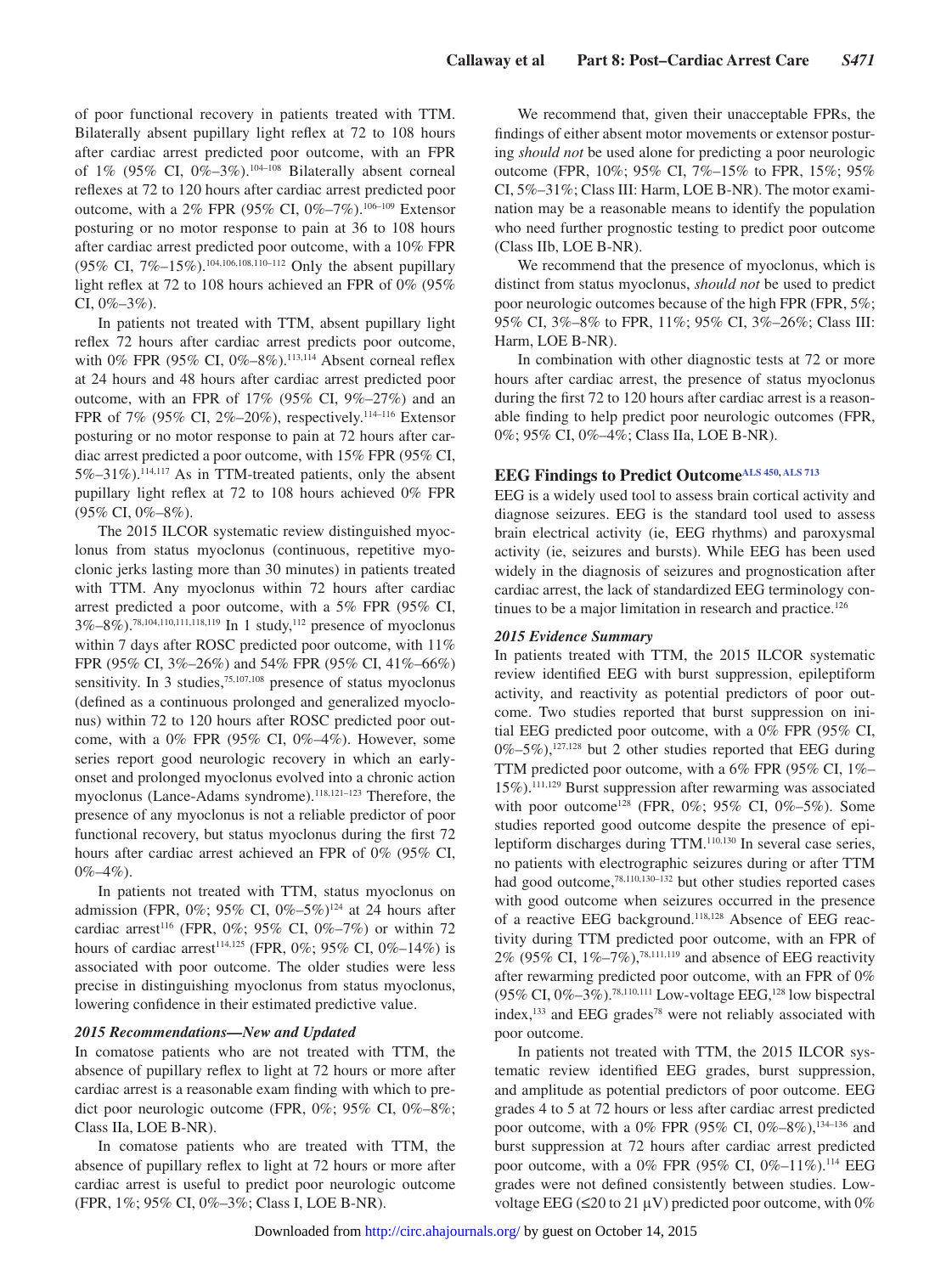FPR (95% CI,  $0\% - 5\%$ ) within 48 hours after cardiac arrest (1) study)<sup>116</sup> and with 0% FPR (95% CI, 0%–11%) at 72 hours after cardiac arrest.114 However, low-voltage EEG is not reliable, because a variety of technical factors can affect EEG amplitude.

#### *2015 Recommendations—Updated*

In comatose post–cardiac arrest patients who are treated with TTM, it may be reasonable to consider persistent absence of EEG reactivity to external stimuli at 72 hours after cardiac arrest, and persistent burst suppression on EEG after rewarming, to predict a poor outcome (FPR, 0%; 95% CI, 0%–3%; Class IIb, LOE B-NR).

Intractable and persistent (more than 72 hours) status epilepticus in the absence of EEG reactivity to external stimuli may be reasonable to predict poor outcome (Class IIb, LOE B-NR).

In comatose post–cardiac arrest patients who are not treated with TTM, it may be reasonable to consider the presence of burst suppression on EEG at 72 hours or more after cardiac arrest, in combination with other predictors, to predict a poor neurologic outcome (FPR, 0%; 95% CI, 0%–11%; Class IIb, LOE B-NR).

# **Evoked Potentials to Predict Outcom[eALS 450,](https://volunteer.heart.org/apps/pico/Pages/PublicComment.aspx?q=450) [ALS 713](https://volunteer.heart.org/apps/pico/Pages/PublicComment.aspx?q=713)**

The 2010 Guidelines advised that somatosensory evoked potentials (SSEPs) could be used as a prognostic tool in cardiac arrest survivors. The N20 waveform recorded from the primary cortical somatosensory area after median nerve stimulation was evaluated as a predictor of neurologic recovery in post–cardiac arrest patients.

#### *2015 Evidence Summary*

The 2015 systematic review found that in patients who are comatose after resuscitation from cardiac arrest and who are treated with TTM, bilaterally absent N20 was highly predictive of poor outcome. Absent N20 during TTM predicted poor outcome, with a 2% FPR (95% CI, 0%-4%).<sup>104,129,137,138</sup> Absent N20 after rewarming predicted poor outcome, with a 1% FPR (95% CI, 0%–3%).104–106,108,110–112,119,139,140 One caution about these data is that SSEP has been used by healthcare providers and families as the parameter for withdrawal of life-sustaining therapies both in studies<sup>103</sup> and in bedside care, a practice that may inflate the apparent predictive accuracy of the test.

In patients not treated with TTM, bilateral absence of the N20 predicts poor outcome at 24, 48, or 72 hours after cardiac arrest (FPR, 0%; 95% CI, 0%–3% and 0%–12%).115,138,141–149 Only 1 case of a false-positive result from absent SSEP in a patient not treated with TTM was identified.<sup>116</sup> Again, these studies may have allowed treating teams to act on the results of the SSEP, potentially inflating the accuracy of this test.

### *2015 Recommendations—Updated*

In patients who are comatose after resuscitation from cardiac arrest regardless of treatment with TTM, it is reasonable to consider bilateral absence of the N20 SSEP wave 24 to 72 hours after cardiac arrest or after rewarming a predictor of poor outcome (FPR, 1%; 95% CI, 0%–3%; Class IIa, LOE B-NR).

SSEP recording requires appropriate skills and experience, and utmost care should be taken to avoid electrical interference from muscle artifacts or from the intensive care unit environment. However, sedative drugs or temperature manipulation affect SSEPs less than they affect the EEG or clinical examination.<sup>138,150</sup>

# **Imaging Tests to Predict Outcome[ALS 450,](https://volunteer.heart.org/apps/pico/Pages/PublicComment.aspx?q=450) [ALS 713](https://volunteer.heart.org/apps/pico/Pages/PublicComment.aspx?q=713)**

Previous guidelines did not suggest specific imaging tests for prognosis in post–cardiac arrest coma. Brain imaging studies, including computed tomography (CT) or magnetic resonance imaging (MRI) can define structural brain injury or detect focal injury. On brain CT, some post–cardiac arrest patients exhibit brain edema, which can be quantified as the graywhite ratio (GWR), defined as the ratio between the x-ray attenuation measured in Hounsfield units of the gray matter and the white matter. Normal brain has GWR around 1.3, and this number decreases with edema.105 Brain edema on MRI is a sensitive marker of focal injury and is detected by restricted diffusion on diffusion-weighted imaging (DWI) sequences<sup>151</sup> and can be quantified by using apparent diffusion coefficient (ADC). Normal ADC values range between 700 and 800  $\times$ 10−6 mm2 /s and decrease with edema.152

#### *2015 Evidence Summary*

The 2015 ILCOR systematic review identified 4 studies of CT scan performed within 2 hours after cardiac arrest in patients treated with TTM. A reduced GWR at the level of the basal ganglia on brain CT predicted poor outcome, with FPR ranging from 0% to 8%.105,153–155 Measurement techniques and thresholds for GWR varied among studies. Global cerebral edema on brain CT at a median of 1 day after cardiac arrest also predicted poor outcome<sup>107</sup> (FPR,  $0\%$ ;  $95\%$  CI,  $0\%$ –5%).

The 2015 ILCOR systematic review found 3 studies of CT scan on patients not treated with TTM. At 72 hours after cardiac arrest, the presence of diffuse brain swelling on CT predicted a poor outcome, with a  $0\%$  FPR (95% CI,  $0\%$ –45%).<sup>156</sup> In 2 studies, a GWR between the caudate nucleus and the posterior limb of internal capsule below 1.22 within 24 hours (FPR, 0%; 95% CI, 0%–28%) or below 1.18 within 48 hours (FPR, 17%; 95% CI, 0%–64%) after cardiac arrest predicted poor outcome.157,158

In patients treated with TTM, the 2015 systematic review identified two studies relating MRI findings to outcome. Presence of more than 10% of brain volume with ADC less than  $650 \times 10^{-6}$  mm<sup>2</sup>/s predicted poor outcome<sup>159</sup> (FPR, 0%; 95% CI, 0%–78%). Low ADC at the level of putamen, thalamus, or occipital cortex predicted poor outcome, with 0% FPR<sup>160</sup> (95% CIs, from  $0\% - 24\%$ ), although the ADC threshold in each region varied.

In patients not treated with TTM, 6 studies related MRI findings to poor outcome. Diffuse DWI abnormalities in cortex or brainstem at a median of 80 hours after cardiac arrest predicted poor outcome, with a 0% FPR (95% CI, 0%-35%).<sup>151</sup> Extensive (cortex, basal ganglia, and cerebellum) DWI changes predicted poor outcome, with a  $0\%$  FPR (95% CI,  $0\%$ -45%).<sup>161</sup> Whole-brain ADC less than  $665 \times 10^{-6}$  mm<sup>2</sup>/s predicted poor outcome, with 0% FPR (95% CI, 0%–21%).<sup>162</sup> More than 10% of brain volume with ADC less than  $650 \times 10^{-6}$  mm<sup>2</sup>/s predicted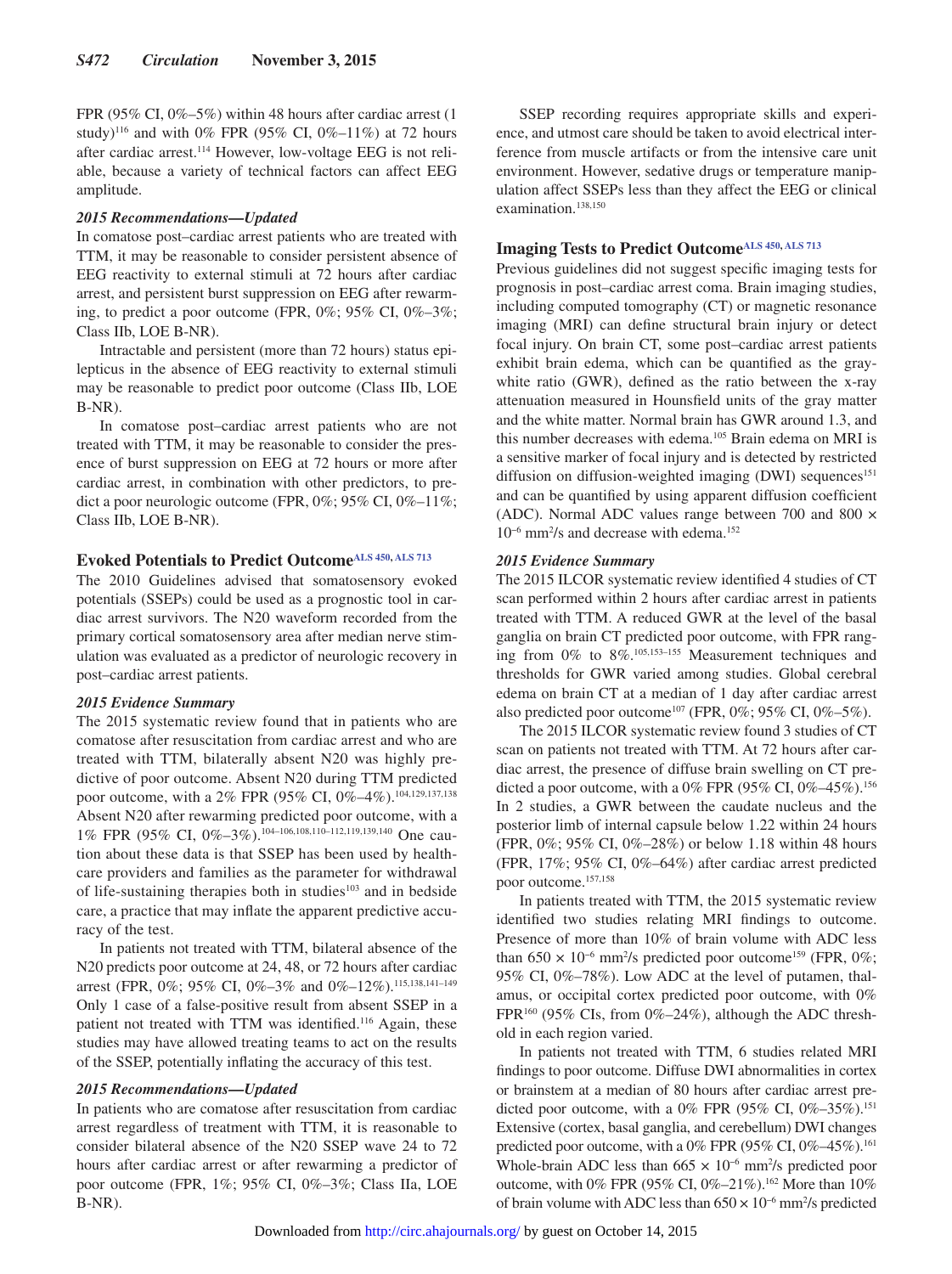poor outcome, with 0% FPR  $(95\% \text{ CI}, 0\% - 28\%)$ .<sup>159</sup> ADC below various thresholds at the level of putamen, thalamus, or occipital cortex at less than 120 hours after cardiac arrest predicted poor outcome, with 0% FPR (95% CI, 0%–31%). The presence of extensive cortical global DWI or fluid-attenuated inversion recovery changes within 7 days from arrest-predicted poor outcome, with a 0% FPR (95% CI, 0%-78%).<sup>117,152</sup>

MRI testing may be difficult in unstable patients, which may lead to selection bias. Studies report that DWI changes are most apparent more than 48 hours after cardiac arrest,<sup>159</sup> with most studies examining patients 3 to 7 days after cardiac arrest.

#### *2015 Recommendations—New*

In patients who are comatose after resuscitation from cardiac arrest and not treated with TTM, it may be reasonable to use the presence of a marked reduction of the GWR on brain CT obtained within 2 hours after cardiac arrest to predict poor outcome (Class IIb, LOE B-NR).

It may be reasonable to consider extensive restriction of diffusion on brain MRI at 2 to 6 days after cardiac arrest in combination with other established predictors to predict a poor neurologic outcome (Class IIb, LOE B-NR).

Acquisition and interpretation of imaging studies have not been fully standardized and are subject to interobserver variability.<sup>163</sup> In addition, the recommendations for brain imaging studies for prognostication are made with the assumption that images are performed in centers with expertise in this area.

# **Blood Markers to Predict Outcome[ALS 450,](https://volunteer.heart.org/apps/pico/Pages/PublicComment.aspx?q=450) [ALS 713](https://volunteer.heart.org/apps/pico/Pages/PublicComment.aspx?q=713)**

Many blood markers have been examined for the prognostication of post–cardiac arrest patients. In 2015, the ILCOR Advanced Life Support Task Force evaluated whether blood markers can be used alone or in conjunction with other neurologic testing to prognosticate outcome in postarrest patients.

#### *2015 Evidence Summary*

The 2015 ILCOR systematic review examined many studies of blood markers to predict neurologic outcomes at various times after cardiac arrest, both in patients treated and not treated with TTM.104,106–108,111,114,119,132,133,145,147,155,160,164–176 Neuron-specific enolase (NSE) and S-100B are the 2 most commonly examined blood markers.

Studies of NSE and S-100B reported that initial S-100B levels were higher in patients with poor outcome compared to patients with good outcome, and that NSE levels would increase over 72 hours in patients with poor outcome relative to patients with good outcome. However, studies did not identify specific blood levels of these proteins that enable prediction of poor neurologic outcome with perfect specificity and narrow confidence intervals. Therefore, no threshold values that enable prediction of poor outcome with confidence were identified.

#### *2015 Recommendations—Updated*

Given the possibility of high FPRs, blood levels of NSE and S-100B **should not** be used alone to predict a poor neurologic outcome (Class III: Harm, LOE C-LD).

When performed with other prognostic tests at 72 hours or more after cardiac arrest, it may be reasonable to consider high serum values of NSE at 48 to 72 hours after cardiac arrest to support the prognosis of a poor neurologic outcome (Class IIb, LOE B-NR), especially if repeated sampling reveals persistently high values (Class IIb, LOE C-LD).

Laboratory standards for NSE and S-100B measurement vary between centers, making comparison of absolute values difficult. The kinetics of these markers have not been studied, particularly during or after TTM in cardiac arrest patients. Finally, NSE and S-100B are not specific to neuronal damage and can be produced by extra–central nervous system sources (hemolysis, neuroendocrine tumors, myenteric plexus, muscle, and adipose tissue breakdown). If care is not taken when drawing NSE levels and if multiple time points are not assessed, false-positive results could occur secondary to hemolysis. All of these limitations led the writing group to conclude that NSE should be limited to a confirmatory test rather than a primary method for estimating prognosis.

# **Organ Donation[ALS 449](https://volunteer.heart.org/apps/pico/Pages/PublicComment.aspx?q=449)**

The 2010 Guidelines emphasized that adult patients who progress to brain death after resuscitation from cardiac arrest should be considered as potential organ donors.

### *2015 Evidence Summary*

The 2015 ILCOR systematic reviews considered the success rate of transplants when organs are taken from adult and pediatric donors who progressed to death or brain death after cardiac arrest. Post–cardiac arrest patients are an increasing proportion of the pool of organ donors.177 When patients who have previously had cardiopulmonary resuscitation proceed to become organ donors, each donor provides a mean of 3.9178 or 2.9177 organs. Multiple studies found no difference in immediate or long-term function of organs from donors who reach brain death after cardiac arrest when compared with donors who reach brain death from other causes. In addition, some patients have withdrawal of life support after cardiac arrest as a consequence of failure to improve neurologically or as part of advanced directives, which can lead to cardiovascular death in a predictable time frame that may allow donation of kidney or liver. Organs transplanted from these donors also have success rates comparable to similar donors with other conditions. These studies examined adult hearts,<sup>177,179–185</sup> pediatric hearts,<sup>177,186–189</sup> adult lungs,<sup>177,183,190</sup> pediatric lungs,<sup>177</sup> adult kidneys,<sup>177,191</sup> pediatric kidneys,<sup>177,188</sup> adult livers,<sup>177,179</sup> pediatric livers,<sup>177,188</sup> adult intestines,177,192 and pediatric intestines.177 Finally, tissue donation (cornea, skin, and bone) is almost always possible if post– cardiac arrest patients die.

A few programs have developed procedures for recovery of kidney and liver when return of pulses cannot be achieved. Existing programs rely on continued mechanical circulatory support and very rapid mobilization of surgeons and transplant teams after a patient is unexpectedly pronounced dead. The resources to accomplish these donations require significant institutional preparation. These programs also require careful and thoughtful safeguards to prevent donation efforts from interfering with ongoing resuscitation efforts. A mean of 1.5193 or 3.2194 organs were procured from each donor in these programs. Function of adult kidneys<sup>195-197</sup> or adult livers<sup>193,196,198</sup> from these donors was similar immediately, 1 year, and 5 years after transplantation.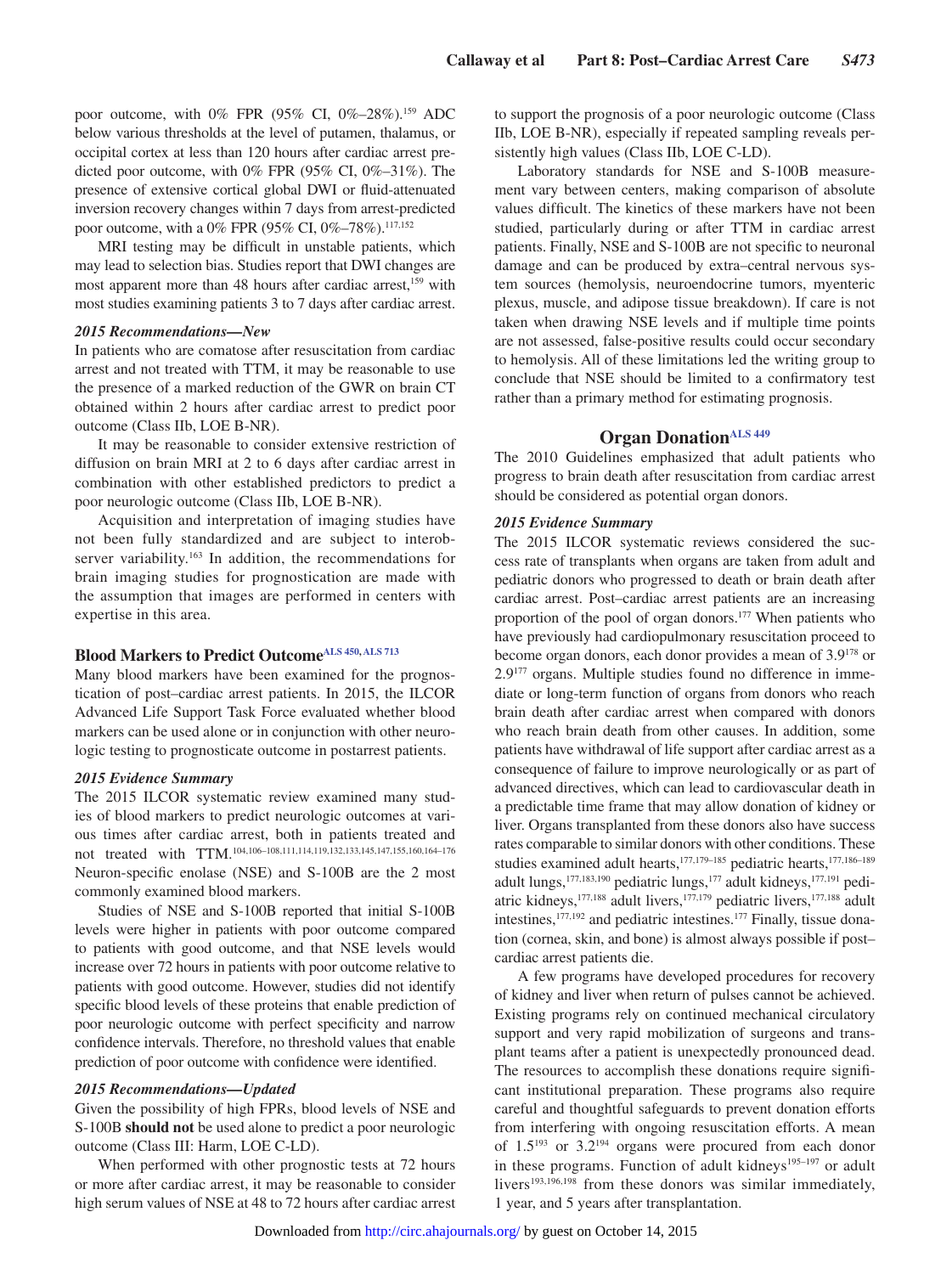#### *2015 Recommendations—Updated and New*

We recommend that all patients who are resuscitated from cardiac arrest but who subsequently progress to death or brain death be evaluated for organ donation (Class I, LOE B-NR).

Patients who do not have ROSC after resuscitation efforts and who would otherwise have termination of efforts may be considered candidates for kidney or liver donation in settings where programs exist (Class IIb, LOE B-NR). The ethics and practical aspects of these programs are quite complex and beyond the scope of this review.

# **Conclusions and Future Directions**

The field of post–cardiac arrest care has increased in rigor and depth over the past decade. Investigations over this period illustrate the heterogeneity of patients hospitalized after cardiac arrest in terms of etiology, comorbid disease, and illness severity. Future interventional trials should ideally be designed to take into account patient heterogeneity and focus interventions on the specific subgroups most likely to benefit. By tailoring interventions to patient physiology and disease, a greater chance exists that the right therapies will be matched to the patients who will benefit.

### **Disclosures**

#### **Part 8: Post–Cardiac Arrest Care: 2015 Guidelines Update Writing Group Disclosures**

| <b>Writing Group</b><br>Member | Employment                                                 | <b>Research Grant</b>                                                               | <b>Other Research</b><br>Support | Speakers'<br>Bureau/Honoraria | <b>Expert Witness</b>      | Ownership<br>Interest | Consultant/<br><b>Advisory Board</b> | Other |
|--------------------------------|------------------------------------------------------------|-------------------------------------------------------------------------------------|----------------------------------|-------------------------------|----------------------------|-----------------------|--------------------------------------|-------|
| Clifton W.<br>Callaway         | University of<br>Pittsburgh; UPMC<br><b>Health System</b>  | None                                                                                | None                             | None                          | None                       | None                  | None                                 | None  |
| Ericka L. Fink                 | Children's Hospital<br>of Pittsburgh of<br><b>UPMC</b>     | NIH <sub>+</sub> : Laerdal<br>Foundation <sup>+</sup>                               | None                             | None                          | None                       | None                  | None                                 | None  |
| Romergryko G.<br>Geocadin      | Johns Hopkins<br>University School of<br>Medicine          | NIH <sub>+</sub>                                                                    | None                             | None                          | Medicolegal<br>consulting* | None                  | None                                 | None  |
| Eyal Golan                     | <b>University Health</b><br>Network                        | None                                                                                | None                             | None                          | None                       | None                  | None                                 | None  |
| Karl B. Kern                   | University of Arizona                                      | Zoll Medical†:<br>PhysioControl†:<br>Arizona Biomedical<br>Research<br>Association+ | None                             | BARD. Inc.                    | None                       | None                  | None                                 | None  |
| <b>Marion Leary</b>            | University of<br>Pennsylvania                              | American Heart<br>Association†;<br>Laerdal <sup>+</sup>                             | None                             | None                          | None                       | Resuscor*             | PhysioControl*;<br>Laerdal*          | None  |
| William J. Meurer              | University of<br>Michigan                                  | None                                                                                | None                             | None                          | None                       | None                  | None                                 | None  |
| Mary Ann Peberdy               | Virginia<br>Commonwealth<br>University                     | <b>Zoll Medicalt</b>                                                                | None                             | None                          | None                       | None                  | None                                 | None  |
| Trevonne M.<br>Thompson        | University of Illinois<br>at Chicago                       | None                                                                                | None                             | None                          | None                       | None                  | None                                 | None  |
| Janice L.<br>Zimmerman         | The Methodist<br><b>Hospital Physician</b><br>Organization | None                                                                                | None                             | None                          | None                       | None                  | Decisio Health,<br>$Inc*$            | None  |
| <b>Consultant</b>              |                                                            |                                                                                     |                                  |                               |                            |                       |                                      |       |
| Michael W.<br>Donnino          | <b>Beth Israel</b><br><b>Deaconess Med</b><br>Center       | American Heart<br>Association+                                                      | None                             | None                          | None                       | None                  | American Heart<br>Association+       | None  |

This table represents the relationships of writing group members that may be perceived as actual or reasonably perceived conflicts of interest as reported on the Disclosure Questionnaire, which all members of the writing group are required to complete and submit. A relationship is considered to be "significant" if (a) the person receives \$10 000 or more during any 12-month period, or 5% or more of the person's gross income; or (b) the person owns 5% or more of the voting stock or share of the entity, or owns \$10 000 or more of the fair market value of the entity. A relationship is considered to be "modest" if it is less than "significant" under the preceding definition.

\*Modest.

†Significant.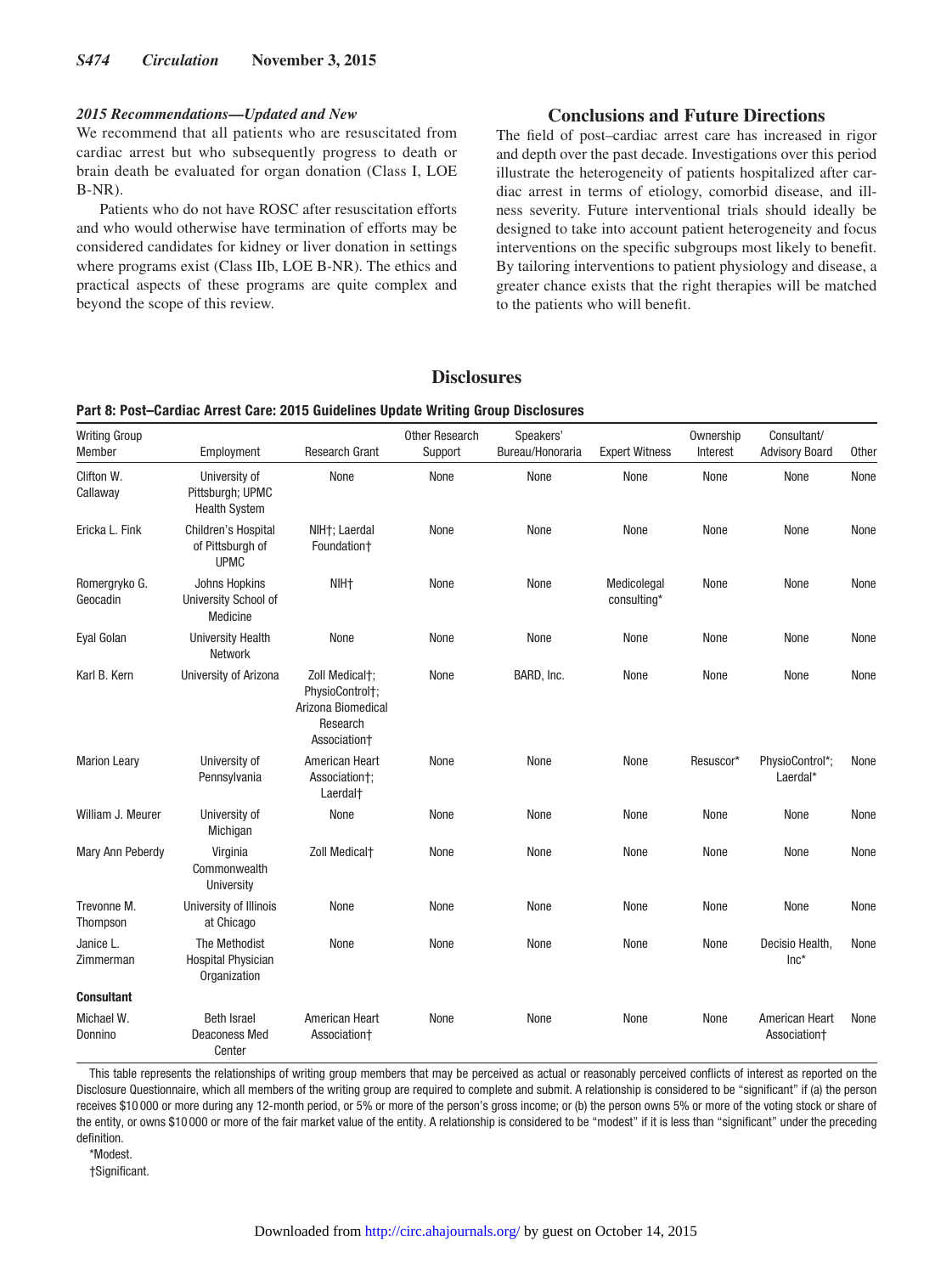# **Appendix**

# **2015 Guidelines Update: Part 8 Recommendations**

| Year Last<br>Reviewed | Topic                                       | Recommendation                                                                                                                                                                                                                                                                            | Comments         |
|-----------------------|---------------------------------------------|-------------------------------------------------------------------------------------------------------------------------------------------------------------------------------------------------------------------------------------------------------------------------------------------|------------------|
| 2015                  | Cardiovascular Care                         | Coronary angiography should be performed emergently (rather than later in the hospital stay or not at all)<br>for OHCA patients with suspected cardiac etiology of arrest and ST elevation on ECG (Class I, LOE B-NR).                                                                    | updated for 2015 |
| 2015                  | Cardiovascular Care                         | Emergent coronary angiography is reasonable for select (e.g. electrically or hemodynamically unstable)<br>adult patients who are comatose after OHCA of suspected cardiac origin but without ST elevation on ECG<br>(Class IIa, LOE B-NR).                                                | updated for 2015 |
| 2015                  | Cardiovascular Care                         | Coronary angiography is reasonable in post–cardiac arrest patients for whom coronary angiography is<br>indicated regardless of whether the patient is comatose or awake (Class IIa, LOE C-LD).                                                                                            | updated for 2015 |
| 2015                  | Hemodynamic Goals                           | Avoiding and immediately correcting hypotension (systolic blood pressure less than 90 mm Hg, MAP less<br>than 65 mm Hg) during postresuscitation care may be reasonable (Class IIb, LOE C-LD).                                                                                            | new for 2015     |
| 2015                  | <b>Targeted Temperature</b><br>Management   | We recommend that comatose (ie, lack of meaningful response to verbal commands) adult patients with<br>ROSC after cardiac arrest have TTM (Class I, LOE B-R for VF/pVT OHCA; Class I, LOE C-EO for non-VF/pVT<br>(ie, "nonshockable") and in-hospital cardiac arrest).                    | updated for 2015 |
| 2015                  | <b>Targeted Temperature</b><br>Management   | We recommend selecting and maintaining a constant temperature between 32°C and 36°C during TTM<br>(Class I, LOE B-R).                                                                                                                                                                     | updated for 2015 |
| 2015                  | <b>Targeted Temperature</b><br>Management   | It is reasonable that TTM be maintained for at least 24 hours after achieving target temperature (Class IIa,<br>LOE $C$ -EO).                                                                                                                                                             | updated for 2015 |
| 2015                  | <b>Targeted Temperature</b><br>Management   | We recommend against the routine prehospital cooling of patients after ROSC with rapid infusion of cold<br>intravenous fluids (Class III: No Benefit, LOE A).                                                                                                                             | new for 2015     |
| 2015                  | <b>Targeted Temperature</b><br>Management   | It may be reasonable to actively prevent fever in comatose patients after TTM (Class IIb, LOE C-LD).                                                                                                                                                                                      | new for 2015     |
| 2015                  | <b>Other Neurologic Care</b>                | An EEG for the diagnosis of seizure should be promptly performed and interpreted, and then should be<br>monitored frequently or continuously in comatose patients after ROSC (Class I, LOE C-LD).                                                                                         | updated for 2015 |
| 2015                  | <b>Other Neurologic Care</b>                | The same anticonvulsant regimens for the treatment of status epilepticus caused by other etiologies may<br>be considered after cardiac arrest (Class IIb, LOE C-LD).                                                                                                                      | updated for 2015 |
| 2015                  | <b>Respiratory Care</b>                     | Maintaining the Paco, within a normal physiological range, taking into account any temperature<br>correction, may be reasonable (Class IIb, LOE B-NR).                                                                                                                                    | updated for 2015 |
| 2015                  | <b>Respiratory Care</b>                     | To avoid hypoxia in adults with ROSC after cardiac arrest, it is reasonable to use the highest available<br>oxygen concentration until the arterial oxyhemoglobin saturation or the partial pressure of arterial oxygen<br>can be measured (Class IIa, LOE C-EO).                         | new for 2015     |
| 2015                  | <b>Respiratory Care</b>                     | When resources are available to titrate the Fio <sub>2</sub> and to monitor oxyhemoglobin saturation, it is reasonable<br>to decrease the Fio, when oxyhemoglobin saturation is 100%, provided the oxyhemoglobin saturation can<br>be maintained at 94% or greater (Class IIa, LOE C-LD). | updated for 2015 |
| 2015                  | <b>Other Critical Care</b><br>Interventions | The benefit of any specific target range of glucose management is uncertain in adults with ROSC after<br>cardiac arrest (Class IIb, LOE B-R).                                                                                                                                             | updated for 2015 |
| 2015                  | Prognostication<br>of Outcome               | The earliest time for prognostication using clinical examination in patients treated with TTM, where<br>sedation or paralysis could be a confounder, may be 72 hours after normothermia (Class IIb, LOE C-EO).                                                                            | updated for 2015 |
| 2015                  | <b>Other Critical Care</b><br>Interventions | We recommend the earliest time to prognosticate a poor neurologic outcome using clinical examination in<br>patients not treated with TTM is 72 hours after cardiac arrest (Class I, LOE B-NR).                                                                                            | new for 2015     |
| 2015                  | <b>Other Critical Care</b><br>Interventions | This time until prognostication can be even longer than 72 hours after cardiac arrest if the residual effect<br>of sedation or paralysis confounds the clinical examination (Class IIa, LOE C-LD).                                                                                        | new for 2015     |
| 2015                  | <b>Other Critical Care</b><br>Interventions | In comatose patients who are not treated with TTM, the absence of pupillary reflex to light at 72 hours<br>or more after cardiac arrest is a reasonable exam finding with which to predict poor neurologic outcome<br>(FPR, 0%; 95% CI, 0%-8%; Class IIa, LOE B-NR).                      | new for 2015     |
| 2015                  | <b>Other Critical Care</b><br>Interventions | In comatose patients who are treated with TTM, the absence of pupillary reflex to light at 72 hours or<br>more after cardiac arrest is useful to predict poor neurologic outcome (FPR, 1%; 95% Cl, 0%-3%; Class<br>I, LOE B-NR).                                                          | new for 2015     |
| 2015                  | <b>Other Critical Care</b><br>Interventions | We recommend that, given their unacceptable FPRs, the findings of either absent motor movements or<br>extensor posturing should not be used alone for predicting a poor neurologic outcome (FPR, 10%; 95% CI,<br>7%-15% to FPR, 15%; 95% CI, 5%-31%; Class III: Harm, LOE B-NR).          | new for 2015     |
| 2015                  | <b>Other Critical Care</b><br>Interventions | The motor examination may be a reasonable means to identify the population who need further prognostic<br>testing to predict poor outcome (Class IIb, LOE B-NR).                                                                                                                          | new for 2015     |
| 2015                  | <b>Other Critical Care</b><br>Interventions | We recommend that the presence of myoclonus, which is distinct from status myoclonus, should not be<br>used to predict poor neurologic outcomes because of the high FPR (FPR, 5%; 95% CI, 3%–8% to FPR,<br>11%; 95% CI, 3%-26%; Class III: Harm, LOE B-NR).                               | updated for 2015 |
|                       |                                             |                                                                                                                                                                                                                                                                                           | (Continued)      |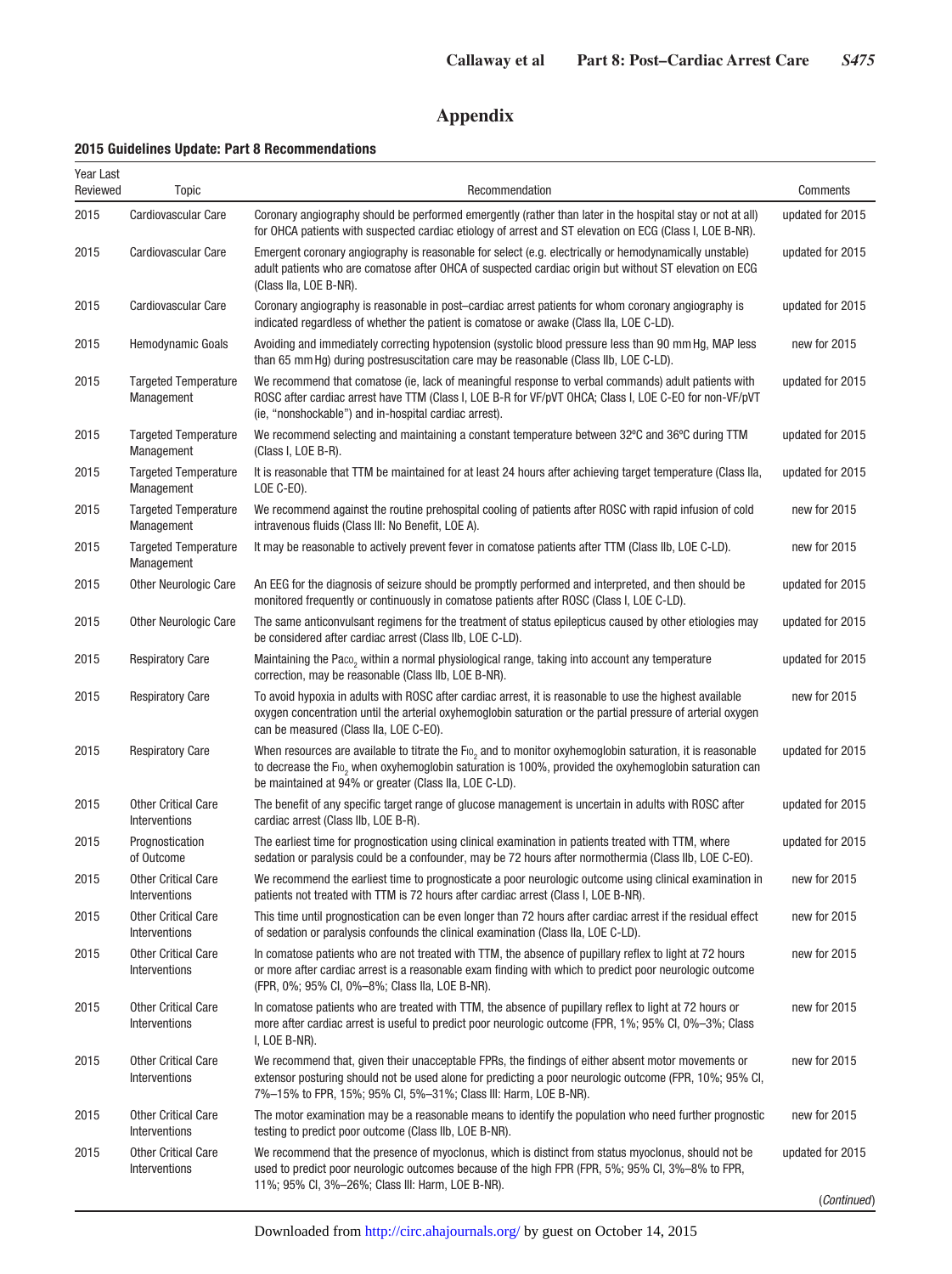# **2015 Guidelines Update: Part 8 Recommendations,** *Continued*

| Year Last<br>Reviewed | <b>Topic</b>                                                            | Recommendation                                                                                                                                                                                                                                                                                                                                                      | Comments             |
|-----------------------|-------------------------------------------------------------------------|---------------------------------------------------------------------------------------------------------------------------------------------------------------------------------------------------------------------------------------------------------------------------------------------------------------------------------------------------------------------|----------------------|
| 2015                  | <b>Other Critical Care</b><br>Interventions                             | In combination with other diagnostic tests at 72 or more hours after cardiac arrest, the presence of status<br>myoclonus during the first 72 to 120 hours after cardiac arrest is a reasonable finding to help predict poor<br>neurologic outcomes (FPR, 0%; 95% Cl, 0%-4%; Class IIa, LOE B-NR).                                                                   | new for 2015         |
| 2015                  | <b>Other Critical Care</b><br>Interventions                             | In comatose post-cardiac arrest patients who are treated with TTM, it may be reasonable to consider<br>persistent absence of EEG reactivity to external stimuli at 72 hours after cardiac arrest, and persistent<br>burst suppression on EEG after rewarming, to predict a poor outcome (FPR, 0%; 95% CI, 0%–3%; Class<br>IIb, LOE B-NR).                           | updated for 2015     |
| 2015                  | <b>Other Critical Care</b><br>Interventions                             | Intractable and persistent (more than 72 hours) status epilepticus in the absence of EEG reactivity to<br>external stimuli may be reasonable to predict poor outcome (Class IIb, LOE B-NR).                                                                                                                                                                         | updated for 2015     |
| 2015                  | <b>Other Critical Care</b><br>Interventions                             | In comatose post-cardiac arrest patients who are not treated with TTM, it may be reasonable to consider<br>the presence of burst suppression on EEG at 72 hours or more after cardiac arrest, in combination with<br>other predictors, to predict a poor neurologic outcome (FPR, 0%; 95% CI, 0%-11%; Class IIb, LOE B-NR).                                         | updated for 2015     |
| 2015                  | <b>Other Critical Care</b><br>Interventions                             | In patients who are comatose after resuscitation from cardiac arrest regardless of treatment with TTM, it<br>is reasonable to consider bilateral absence of the N20 SSEP wave 24 to 72 hours after cardiac arrest or<br>after rewarming a predictor of poor outcome (FPR, 1%; 95% Cl, 0%-3%; Class IIa, LOE B-NR).                                                  | updated for 2015     |
| 2015                  | <b>Other Critical Care</b><br>Interventions                             | In patients who are comatose after resuscitation from cardiac arrest and not treated with TTM, it may be<br>reasonable to use the presence of a marked reduction of the GWR on brain CT obtained within 2 hours<br>after cardiac arrest to predict poor outcome (Class IIb, LOE B-NR).                                                                              | new for 2015         |
| 2015                  | <b>Other Critical Care</b><br>Interventions                             | It may be reasonable to consider extensive restriction of diffusion on brain MRI at 2 to 6 days after cardiac<br>arrest in combination with other established predictors to predict a poor neurologic outcome (Class IIb,<br>LOE B-NR).                                                                                                                             | new for 2015         |
| 2015                  | <b>Other Critical Care</b><br>Interventions                             | Given the possibility of high FPRs, blood levels of NSE and S-100B should not be used alone to predict a<br>poor neurologic outcome (Class III: Harm, LOE C-LD).                                                                                                                                                                                                    | updated for 2015     |
| 2015                  | <b>Other Critical Care</b><br>Interventions                             | When performed with other prognostic tests at 72 hours or more after cardiac arrest, it may be<br>reasonable to consider high serum values of NSE at 48 to 72 hours after cardiac arrest to support the<br>prognosis of a poor neurologic outcome (Class IIb, LOE B-NR), especially if repeated sampling reveals<br>persistently high values (Class IIb, LOE C-LD). | updated for 2015     |
| 2015                  | <b>Other Critical Care</b><br>Interventions                             | We recommend that all patients who are resuscitated from cardiac arrest but who subsequently progress<br>to death or brain death be evaluated for organ donation (Class I, LOE B-NR).                                                                                                                                                                               | updated for 2015     |
| 2015                  | <b>Other Critical Care</b><br>Interventions                             | Patients who do not have ROSC after resuscitation efforts and who would otherwise have termination of<br>efforts may be considered candidates for kidney or liver donation in settings where programs exist (Class<br>IIb, LOE B-NR).                                                                                                                               | new for 2015         |
|                       |                                                                         | The following recommendations were not reviewed in 2015. For more information, see the 2010 AHA Guidelines for CPR and ECC, "Part 9: Post-Cardiac Arrest Care."                                                                                                                                                                                                     |                      |
| 2010                  | Systems of Care for<br>Improving Post-Cardiac<br><b>Arrest Outcomes</b> | A comprehensive, structured, multidisciplinary system of care should be implemented in a consistent<br>manner for the treatment of post-cardiac arrest patients (Class I, LOE B).                                                                                                                                                                                   | not reviewed in 2015 |
| 2010                  | Treatment of<br><b>Pulmonary Embolism</b><br>After CPR                  | In post-cardiac arrest patients with arrest due to presumed or known pulmonary embolism, fibrinolytics<br>may be considered (Class IIb, LOE C).                                                                                                                                                                                                                     | not reviewed in 2015 |
| 2010                  | <b>Sedation After</b><br><b>Cardiac Arrest</b>                          | It is reasonable to consider the titrated use of sedation and analgesia in critically ill patients who require<br>mechanical ventilation or shivering suppression during induced hypothermia after cardiac arrest (Class<br>IIb, LOE C).                                                                                                                            | not reviewed in 2015 |
| 2010                  | Cardiovascular<br>System                                                | A 12-lead ECG should be obtained as soon as possible after ROSC to determine whether acute ST<br>elevation is present (Class I, LOE B).                                                                                                                                                                                                                             | not reviewed in 2015 |
| 2010                  | Neuroprotective<br>Drugs                                                | The routine use of coenzyme Q10 in patients treated with hypothermia is uncertain (Class IIb, LOE B).                                                                                                                                                                                                                                                               | not reviewed in 2015 |
| 2010                  | <b>Evoked Potentials</b>                                                | Bilateral absence of the N20 cortical response to median nerve stimulation after 24 hours predicts poor<br>outcome in comatose cardiac arrest survivors not treated with therapeutic hypothermia (Class IIa, LOE A).                                                                                                                                                | not reviewed in 2015 |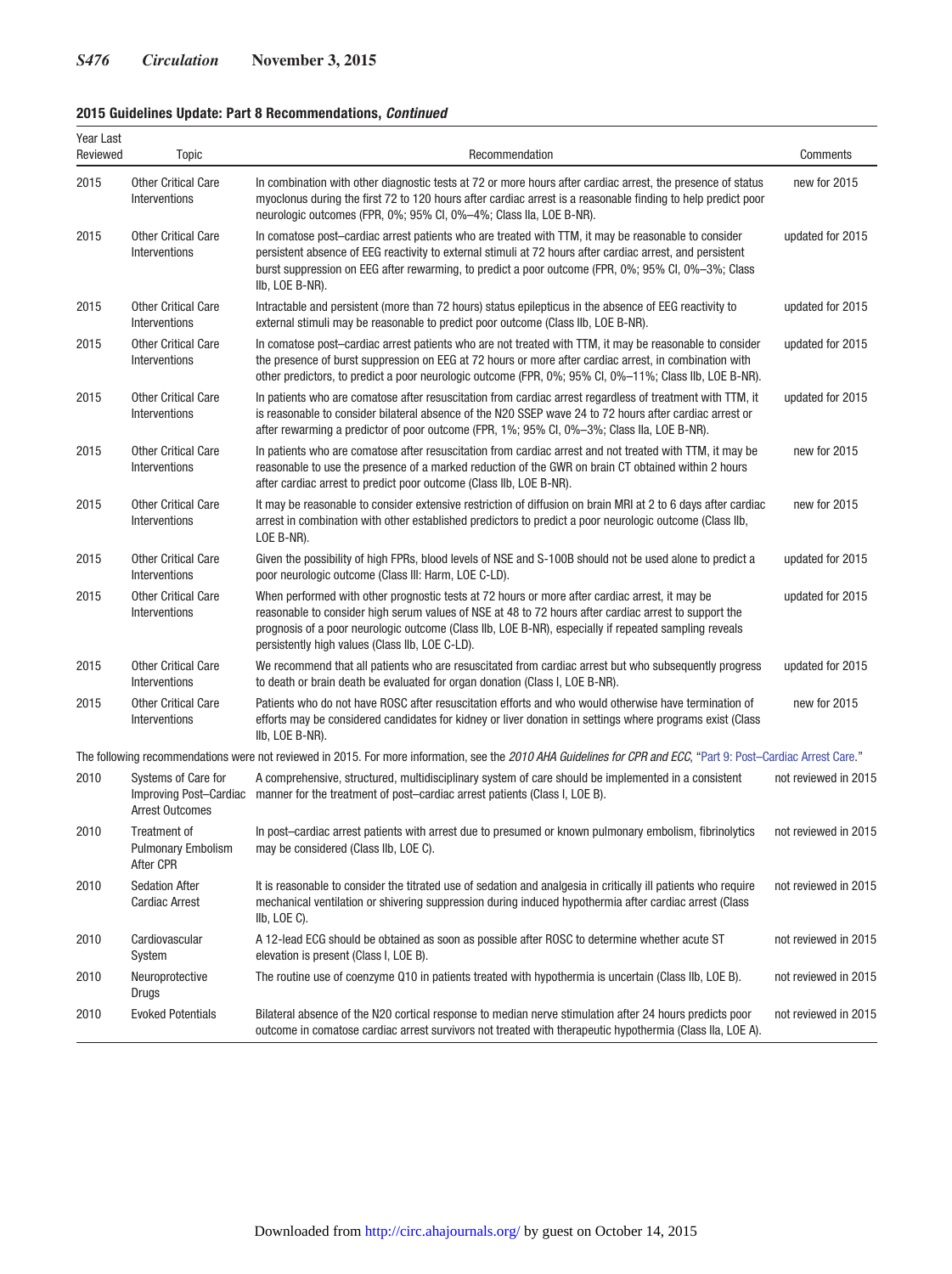### **References**

- 1. Morrison LJ, Deakin CD, Morley PT, Callaway CW, Kerber RE, Kronick SL, Lavonas EJ, Link MS, Neumar RW, Otto CW, Parr M, Shuster M, Sunde K, Peberdy MA, Tang W, Hoek TL, Böttiger BW, Drajer S, Lim SH, Nolan JP; Advanced Life Support Chapter Collaborators. Part 8: advanced life support: 2010 International Consensus on Cardiopulmonary Resuscitation and Emergency Cardiovascular Care Science With Treatment Recommendations. *Circulation*. 2010;122(suppl 2):S345– S421. doi: 10.1161/CIRCULATIONAHA.110.971051.
- 2. Deakin CD, Morrison LJ, Morley PT, Callaway CW, Kerber RE, Kronick SL, Lavonas EJ, Link MS, Neumar RW, Otto CW, Parr M, Shuster M, Sunde K, Peberdy MA, Tang W, Hoek TL, Böttiger BW, Drajer S, Lim SH, Nolan JP; Advanced Life Support Chapter Collaborators. Part 8: advanced life support: 2010 International Consensus on Cardiopulmonary Resuscitation and Emergency Cardiovascular Care Science With Treatment Recommendations. *Resuscitation*. 2010;81 suppl 1:e93–e174. doi: 10.1016/j.resuscitation.2010.08.027.
- 3. Callaway CW, Soar J, Aibiki M, Böttiger BW, Brooks SC, Deakin CD, Donnino MW, Drajer S, Kloeck W, Morley PT, Morrison LJ, Neumar RW, Nicholson TC, Nolan JP, Okada K, O'Neil BJ, Paiva EF, Parr MJ, Wang TL, Witt J; on behalf of the Advanced Life Support Chapter Collaborators. Part 4: advanced life support: 2015 International Consensus on Cardiopulmonary Resuscitation and Emergency Cardiovascular Care Science With Treatment Recommendations. *Circulation*. 2015;132(suppl 1):S84–S145. doi: 10.1161/CIR.0000000000000273.
- 4. Soar J, Callaway CW, Aibiki M, Böttiger BW, Brooks SC, Deakin CD, Donnino MW, Drajer S, Kloeck W, Morley PT, Morrison LJ, Neumar RW, Nicholson TC, Nolan JP, Okada K, O'Neil BJ, Paiva EF, Parr MJ, Wang TL, Witt J; on behalf of the Advanced Life Support Chapter Collaborators. Part 4: advanced life support: 2015 International Consensus on Cardiopulmonary Resuscitation and Emergency Cardiovascular Care Science With Treatment Recommendations. *Resuscitation*. 2015. In press.
- 5. O'Connor D, Green S, Higgins JPT, eds. Chapter 5: defining the review questions and developing criteria for including studies. In: The Cochrane Collaboration. Higgins JPT, Green S, eds. *Cochrane Handbook for Systematic Reviews of Interventions*. Version 5.1.0. 2011. [http://handbook.](http://www.handbook.cochrane.org/) [cochrane.org/](http://www.handbook.cochrane.org/). Accessed May 6, 2015.
- 6. Schünemann H, Brożek J, Guyatt G, Oxman A. *GRADE Handbook*. 2013. [http://www.guidelinedevelopment.org/handbook/.](http://www.guidelinedevelopment.org/handbook/) Accessed May 6, 2015.
- 7. Neumar RW, Nolan JP, Adrie C, Aibiki M, Berg RA, Böttiger BW, Callaway C, Clark RS, Geocadin RG, Jauch EC, Kern KB, Laurent I, Longstreth WT Jr, Merchant RM, Morley P, Morrison LJ, Nadkarni V, Peberdy MA, Rivers EP, Rodriguez-Nunez A, Sellke FW, Spaulding C, Sunde K, Vanden Hoek T. Post-cardiac arrest syndrome: epidemiology, pathophysiology, treatment, and prognostication: a consensus statement from the International Liaison Committee on Resuscitation (American Heart Association, Australian and New Zealand Council on Resuscitation, European Resuscitation Council, Heart and Stroke Foundation of Canada, InterAmerican Heart Foundation, Resuscitation Council of Asia, and the Resuscitation Council of Southern Africa); the American Heart Association Emergency Cardiovascular Care Committee; the Council on Cardiovascular Surgery and Anesthesia; the Council on Cardiopulmonary, Perioperative, and Critical Care; the Council on Clinical Cardiology; and the Stroke Council. *Circulation*. 2008;118:2452–2483. doi: 10.1161/ CIRCULATIONAHA.108.190652.
- Davies MJ. Anatomic features in victims of sudden coronary death. Coronary artery pathology. *Circulation*. 1992;85(1 suppl):I19–I24.
- 9. Spaulding CM, Joly LM, Rosenberg A, Monchi M, Weber SN, Dhainaut JF, Carli P. Immediate coronary angiography in survivors of out-of-hospital cardiac arrest. *N Engl J Med*. 1997;336:1629–1633. doi: 10.1056/ NEJM199706053362302.
- 10. Dumas F, Cariou A, Manzo-Silberman S, Grimaldi D, Vivien B, Rosencher J, Empana JP, Carli P, Mira JP, Jouven X, Spaulding C. Immediate percutaneous coronary intervention is associated with better survival after out-of-hospital cardiac arrest: insights from the PROCAT (Parisian Region Out of hospital Cardiac ArresT) registry. *Circ Cardiovasc Interv*. 2010;3:200–207. doi: 10.1161/CIRCINTERVENTIONS.109.913665.
- 11. Hollenbeck RD, McPherson JA, Mooney MR, Unger BT, Patel NC, McMullan PW Jr, Hsu CH, Seder DB, Kern KB. Early cardiac catheterization is associated with improved survival in comatose survivors of cardiac arrest without STEMI. *Resuscitation*. 2014;85:88–95. doi: 10.1016/j. resuscitation.2013.07.027.
- 12. Mooney MR, Unger BT, Boland LL, Burke MN, Kebed KY, Graham KJ, Henry TD, Katsiyiannis WT, Satterlee PA, Sendelbach S, Hodges JS, Parham WM. Therapeutic hypothermia after out-of-hospital

cardiac arrest: evaluation of a regional system to increase access to cooling. *Circulation*. 2011;124:206–214. doi: 10.1161/ CIRCULATIONAHA.110.986257.

- 13. Gräsner JT, Meybohm P, Lefering R, Wnent J, Bahr J, Messelken M, Jantzen T, Franz R, Scholz J, Schleppers A, Böttiger BW, Bein B, Fischer M; German Resuscitation Registry Study Group. ROSC after cardiac arrest–the RACA score to predict outcome after out-of-hospital cardiac arrest. *Eur Heart J*. 2011;32:1649–1656. doi: 10.1093/eurheartj/ehr107.
- 14. Cronier P, Vignon P, Bouferrache K, Aegerter P, Charron C, Templier F, Castro S, El Mahmoud R, Lory C, Pichon N, Dubourg O, Vieillard-Baron A. Impact of routine percutaneous coronary intervention after out-of-hospital cardiac arrest due to ventricular fibrillation. *Crit Care*. 2011;15:R122. doi: 10.1186/cc10227.
- 15. Bulut S, Aengevaeren WR, Luijten HJ, Verheugt FW. Successful out-ofhospital cardiopulmonary resuscitation: what is the optimal in-hospital treatment strategy? *Resuscitation*. 2000;47:155–161.
- 16. Bro-Jeppesen J, Kjaergaard J, Wanscher M, Pedersen F, Holmvang L, Lippert FK, Møller JE, Køber L, Hassager C. Emergency coronary angiography in comatose cardiac arrest patients: do real-life experiences support the guidelines? *Eur Heart J Acute Cardiovasc Care*. 2012;1:291–301. doi: 10.1177/2048872612465588.
- 17. Aurore A, Jabre P, Liot P, Margenet A, Lecarpentier E, Combes X. Predictive factors for positive coronary angiography in out-of-hospital cardiac arrest patients. *Eur J Emerg Med*. 2011;18:73–76. doi: 10.1097/ MEJ.0b013e32833d469a.
- 18. Nanjayya VB, Nayyar V. Immediate coronary angiogram in comatose survivors of out-of-hospital cardiac arrest–an Australian study. *Resuscitation*. 2012;83:699–704. doi: 10.1016/j.resuscitation.2011.12.004.
- 19. Reynolds JC, Callaway CW, El Khoudary SR, Moore CG, Alvarez RJ, Rittenberger JC. Coronary angiography predicts improved outcome following cardiac arrest: propensity-adjusted analysis. *J Intensive Care Med*. 2009;24:179–186. doi: 10.1177/0885066609332725.
- 20. Strote JA, Maynard C, Olsufka M, Nichol G, Copass MK, Cobb LA, Kim F. Comparison of role of early (less than six hours) to later (more than six hours) or no cardiac catheterization after resuscitation from out-ofhospital cardiac arrest. *Am J Cardiol*. 2012;109:451–454. doi: 10.1016/j. amjcard.2011.09.036.
- 21. Tømte O, Andersen GØ, Jacobsen D, Drægni T, Auestad B, Sunde K. Strong and weak aspects of an established post-resuscitation treatment protocol-A five-year observational study. *Resuscitation*. 2011;82:1186– 1193. doi: 10.1016/j.resuscitation.2011.05.003.
- 22. Waldo SW, Armstrong EJ, Kulkarni A, Hoffmayer K, Kinlay S, Hsue P, Ganz P, McCabe JM. Comparison of clinical characteristics and outcomes of cardiac arrest survivors having versus not having coronary angiography. *Am J Cardiol*. 2013;111:1253–1258. doi: 10.1016/j.amjcard.2013.01.267.
- 23. Nielsen N, Hovdenes J, Nilsson F, Rubertsson S, Stammet P, Sunde K, Valsson F, Wanscher M, Friberg H; Hypothermia Network. Outcome, timing and adverse events in therapeutic hypothermia after out-of-hospital cardiac arrest. *Acta Anaesthesiol Scand*. 2009;53:926–934. doi: 10.1111/j.1399-6576.2009.02021.x.
- 24. Werling M, Thorén AB, Axelsson C, Herlitz J. Treatment and outcome in post-resuscitation care after out-of-hospital cardiac arrest when a modern therapeutic approach was introduced. *Resuscitation*. 2007;73:40–45. doi: 10.1016/j.resuscitation.2006.08.018.
- 25. Zanuttini D, Armellini I, Nucifora G, Carchietti E, Trillò G, Spedicato L, Bernardi G, Proclemer A. Impact of emergency coronary angiography on in-hospital outcome of unconscious survivors after out-of-hospital cardiac arrest. *Am J Cardiol*. 2012;110:1723–1728. doi: 10.1016/j. amjcard.2012.08.006.
- 26. O'Gara PT, Kushner FG, Ascheim DD, Casey DE Jr, Chung MK, de Lemos JA, Ettinger SM, Fang JC, Fesmire FM, Franklin BA, Granger CB, Krumholz HM, Linderbaum JA, Morrow DA, Newby LK, Ornato JP, Ou N, Radford MJ, Tamis-Holland JE, Tommaso CL, Tracy CM, Woo YJ, Zhao DX. 2013 ACCF/AHA guideline for the management of ST-elevation myocardial infarction: executive summary: a report of the American College of Cardiology Foundation/American Heart Association Task Force on Practice Guidelines. *Circulation*. 2013;127:529–555. doi: 10.1161/CIR.0b013e3182742c84.
- 27. Jneid H, Anderson JL, Wright RS, Adams CD, Bridges CR, Casey DE Jr, Ettinger SM, Fesmire FM, Ganiats TG, Lincoff AM, Peterson ED, Philippides GJ, Theroux P, Wenger NK, Zidar JP. 2012 ACCF/AHA focused update of the guideline for the management of patients with unstable angina/non–ST-elevation myocardial infarction (updating the 2007 guideline and replacing the 2011 focused update): a report of the American College of Cardiology Foundation/American Heart Association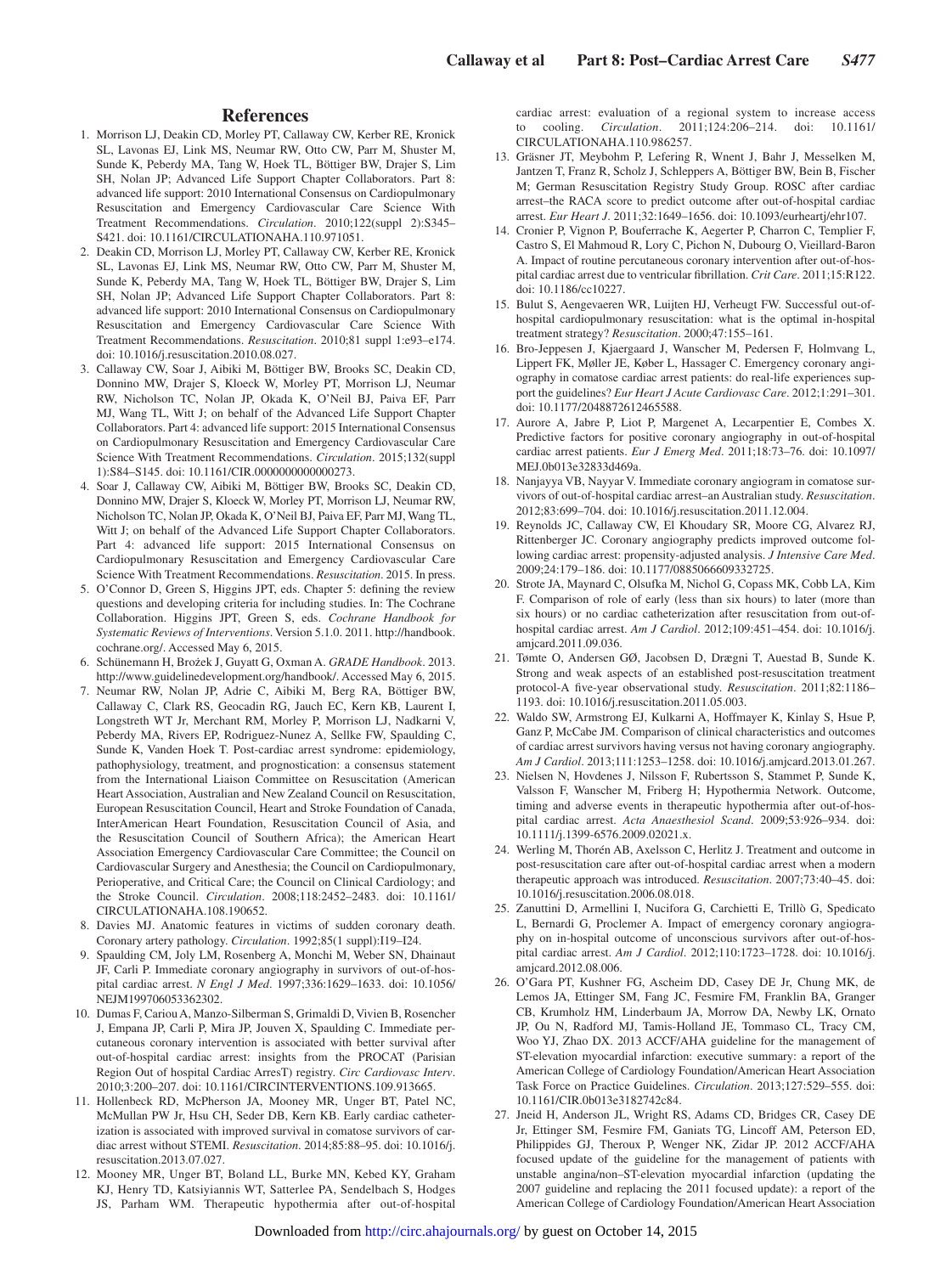Task Force on Practice Guidelines. *Circulation*. 2012;126:875–910. DOI: 10.1161/CIR.0b013e318256f1e0.

- 28. Task Force on the Management of ST-Segment Elevation Acute Myocardial Infarction of the European Society of Cardiology, Steg PG, James SK, Atar D, Badano LP, Blomstrom-Lundqvist C, Borger MA, Di Mario C, Dickstein K, Ducrocq G, Fernandez-Aviles F, Gershlick AH, Giannuzzi P, Halvorsen S, Huber K, Juni P, Kastrati A, Knuuti J, Lenzen MJ, Mahaffey KW, Valgimigli M, van 't Hof A, Widimsky P, Zahger D. ESC Guidelines for the management of acute myocardial infarction in patients presenting with ST-segment elevation. *Eur Heart J*. 2012;33:2569–2619.
- 29. Peberdy MA, Donnino MW, Callaway CW, Dimaio JM, Geocadin RG, Ghaemmaghami CA, Jacobs AK, Kern KB, Levy JH, Link MS, Menon V, Ornato JP, Pinto DS, Sugarman J, Yannopoulos D, Ferguson TB Jr; on behalf of the American Heart Association Emergency Cardiovascular Care Committee; Council on Cardiopulmonary, Critical Care, Perioperative and Resuscitation. Impact of percutaneous coronary intervention performance reporting on cardiac resuscitation centers: a scientific statement from the American Heart Association. *Circulation*. 2013;128:762–773. doi: 10.1161/CIR.0b013e3182a15cd2.
- 30. Trzeciak S, Jones AE, Kilgannon JH, Milcarek B, Hunter K, Shapiro NI, Hollenberg SM, Dellinger P, Parrillo JE. Significance of arterial hypotension after resuscitation from cardiac arrest. *Crit Care Med*. 2009;37:2895– 903; quiz 2904.
- 31. Bray JE, Bernard S, Cantwell K, Stephenson M, Smith K; VACAR Steering Committee. The association between systolic blood pressure on arrival at hospital and outcome in adults surviving from out-of-hospital cardiac arrests of presumed cardiac aetiology. *Resuscitation*. 2014;85:509–515. doi: 10.1016/j.resuscitation.2013.12.005.
- 32. Kilgannon JH, Roberts BW, Reihl LR, Chansky ME, Jones AE, Dellinger RP, Parrillo JE, Trzeciak S. Early arterial hypotension is common in the post-cardiac arrest syndrome and associated with increased in-hospital mortality. *Resuscitation*. 2008;79:410–416. doi: 10.1016/j. resuscitation.2008.07.019.
- 33. Müllner M, Sterz F, Binder M, Hellwagner K, Meron G, Herkner H, Laggner AN. Arterial blood pressure after human cardiac arrest and neurological recovery. *Stroke*. 1996;27:59–62.
- 34. Beylin ME, Perman SM, Abella BS, Leary M, Shofer FS, Grossestreuer AV, Gaieski DF. Higher mean arterial pressure with or without vasoactive agents is associated with increased survival and better neurological outcomes in comatose survivors of cardiac arrest. *Intensive Care Med*. 2013;39:1981–1988. doi: 10.1007/s00134-013-3075-9.
- 35. Gaieski DF, Band RA, Abella BS, Neumar RW, Fuchs BD, Kolansky DM, Merchant RM, Carr BG, Becker LB, Maguire C, Klair A, Hylton J, Goyal M. Early goal-directed hemodynamic optimization combined with therapeutic hypothermia in comatose survivors of out-ofhospital cardiac arrest. *Resuscitation*. 2009;80:418–424. doi: 10.1016/j. resuscitation.2008.12.015.
- 36. Laurent I, Monchi M, Chiche JD, Joly LM, Spaulding C, Bourgeois B, Cariou A, Rozenberg A, Carli P, Weber S, Dhainaut JF. Reversible myocardial dysfunction in survivors of out-of-hospital cardiac arrest. *J Am Coll Cardiol*. 2002;40:2110–2116.
- 37. Sunde K, Pytte M, Jacobsen D, Mangschau A, Jensen LP, Smedsrud C, Draegni T, Steen PA. Implementation of a standardised treatment protocol for post resuscitation care after out-of-hospital cardiac arrest. *Resuscitation*. 2007;73:29–39. doi: 10.1016/j.resuscitation.2006.08.016.
- 38. Walters EL, Morawski K, Dorotta I, Ramsingh D, Lumen K, Bland D, Clem K, Nguyen HB. Implementation of a post-cardiac arrest care bundle including therapeutic hypothermia and hemodynamic optimization in comatose patients with return of spontaneous circulation after out-ofhospital cardiac arrest: a feasibility study. *Shock*. 2011;35:360–366. doi: 10.1097/SHK.0b013e318204c106.
- 39. Donnino M, Andersen LW, Berg KM, et al. Temperature management after cardiac arrest: an advisory statement by the Advanced Life Support (ALS) Task Force of the International Liaison Committee on Resuscitation (ILCOR). *Circulation*. In press.
- 40. Mild therapeutic hypothermia to improve the neurologic outcome after cardiac arrest. *N Engl J Med*. 2002;346:549–556.
- 41. Bernard SA, Gray TW, Buist MD, Jones BM, Silvester W, Gutteridge G, Smith K. Treatment of comatose survivors of out-of-hospital cardiac arrest with induced hypothermia. *N Engl J Med*. 2002;346:557–563. doi: 10.1056/NEJMoa003289.
- 42. Dumas F, Grimaldi D, Zuber B, Fichet J, Charpentier J, Pène F, Vivien B, Varenne O, Carli P, Jouven X, Empana JP, Cariou A. Is hypothermia after cardiac arrest effective in both shockable and nonshockable patients?:

insights from a large registry. *Circulation*. 2011;123:877–886. doi: 10.1161/CIRCULATIONAHA.110.987347.

- 43. Testori C, Sterz F, Behringer W, Haugk M, Uray T, Zeiner A, Janata A, Arrich J, Holzer M, Losert H. Mild therapeutic hypothermia is associated with favourable outcome in patients after cardiac arrest with nonshockable rhythms. *Resuscitation*. 2011;82:1162–1167. doi: 10.1016/j. resuscitation.2011.05.022.
- 44. Vaahersalo J, Hiltunen P, Tiainen M, Oksanen T, Kaukonen KM, Kurola J, Ruokonen E, Tenhunen J, Ala-Kokko T, Lund V, Reinikainen M, Kiviniemi O, Silfvast T, Kuisma M, Varpula T, Pettilä V; FINNRESUSCI Study Group. Therapeutic hypothermia after out-of-hospital cardiac arrest in Finnish intensive care units: the FINNRESUSCI study. *Intensive Care Med*. 2013;39:826–837. doi: 10.1007/s00134-013-2868-1.
- 45. Mader TJ, Nathanson BH, Soares WE 3rd, Coute RA, McNally BF. Comparative Effectiveness of Therapeutic Hypothermia After Outof-Hospital Cardiac Arrest: Insight from a Large Data Registry. *Ther Hypothermia Temp Manag*. 2014;4:21–31. doi: 10.1089/ther.2013.0018.
- 46. Nichol G, Huszti E, Kim F, Fly D, Parnia S, Donnino M, Sorenson T, Callaway CW; American Heart Association Get With The Guideline-Resuscitation Investigators. Does induction of hypothermia improve outcomes after in-hospital cardiac arrest? *Resuscitation*. 2013;84:620–625. doi: 10.1016/j.resuscitation.2012.12.009.
- 47. Nielsen N, Wetterslev J, Cronberg T, Erlinge D, Gasche Y, Hassager C, Horn J, Hovdenes J, Kjaergaard J, Kuiper M, Pellis T, Stammet P, Wanscher M, Wise MP, Åneman A, Al-Subaie N, Boesgaard S, Bro-Jeppesen J, Brunetti I, Bugge JF, Hingston CD, Juffermans NP, Koopmans M, Køber L, Langørgen J, Lilja G, Møller JE, Rundgren M, Rylander C, Smid O, Werer C, Winkel P, Friberg H; TTM Trial Investigators. Targeted temperature management at 33°C versus 36°C after cardiac arrest. *N Engl J Med*. 2013;369:2197–2206. doi: 10.1056/NEJMoa1310519.
- 48. Watts DD, Trask A, Soeken K, Perdue P, Dols S, Kaufmann C. Hypothermic coagulopathy in trauma: effect of varying levels of hypothermia on enzyme speed, platelet function, and fibrinolytic activity. *J Trauma*. 1998;44:846–854.
- 49. Lavinio A, Scudellari A, Gupta AK. Hemorrhagic shock resulting in cardiac arrest: is therapeutic hypothermia contraindicated? *Minerva Anestesiol*. 2012;78:969–970.
- 50. Guilliams K, Rosen M, Buttram S, Zempel J, Pineda J, Miller B, Shoykhet M. Hypothermia for pediatric refractory status epilepticus. *Epilepsia*. 2013;54:1586–1594. doi: 10.1111/epi.12331.
- 51. Corry JJ, Dhar R, Murphy T, Diringer MN. Hypothermia for refractory status epilepticus. *Neurocrit Care*. 2008;9:189–197. doi: 10.1007/ s12028-008-9092-9.
- 52. Guluma KZ, Oh H, Yu SW, Meyer BC, Rapp K, Lyden PD. Effect of endovascular hypothermia on acute ischemic edema: morphometric analysis of the ICTuS trial. *Neurocrit Care*. 2008;8:42–47. doi: 10.1007/ s12028-007-9009-z.
- 53. Kim F, Olsufka M, Longstreth WT Jr, Maynard C, Carlbom D, Deem S, Kudenchuk P, Copass MK, Cobb LA. Pilot randomized clinical trial of prehospital induction of mild hypothermia in out-of-hospital cardiac arrest patients with a rapid infusion of 4 degrees C normal saline. *Circulation*. 2007;115:3064–3070. doi: 10.1161/CIRCULATIONAHA.106.655480.
- 54. Kämäräinen A, Virkkunen I, Tenhunen J, Yli-Hankala A, Silfvast T. Prehospital therapeutic hypothermia for comatose survivors of cardiac arrest: a randomized controlled trial. *Acta Anaesthesiol Scand*. 2009;53:900–907. doi: 10.1111/j.1399-6576.2009.02015.x.
- 55. Bernard SA, Smith K, Cameron P, Masci K, Taylor DM, Cooper DJ, Kelly AM, Silvester W; Rapid Infusion of Cold Hartmanns (RICH) Investigators. Induction of therapeutic hypothermia by paramedics after resuscitation from out-of-hospital ventricular fibrillation cardiac arrest: a randomized controlled trial. *Circulation*. 2010;122:737–742. doi: 10.1161/CIRCULATIONAHA.109.906859.
- 56. Bernard SA, Smith K, Cameron P, Masci K, Taylor DM, Cooper DJ, Kelly AM, Silvester W; Rapid Infusion of Cold Hartmanns Investigators. Induction of prehospital therapeutic hypothermia after resuscitation from nonventricular fibrillation cardiac arrest. *Crit Care Med*. 2012;40:747– 753. doi: 10.1097/CCM.0b013e3182377038.
- 57. Kim F, Nichol G, Maynard C, Hallstrom A, Kudenchuk PJ, Rea T, Copass MK, Carlbom D, Deem S, Longstreth WT Jr, Olsufka M, Cobb LA. Effect of prehospital induction of mild hypothermia on survival and neurological status among adults with cardiac arrest: a randomized clinical trial. *JAMA*. 2014;311:45–52. doi: 10.1001/jama.2013.282173.
- 58. Debaty G, Maignan M, Savary D, Koch FX, Ruckly S, Durand M, Picard J, Escallier C, Chouquer R, Santre C, Minet C, Guergour D, Hammer L, Bouvaist H, Belle L, Adrie C, Payen JF, Carpentier F, Gueugniaud PY,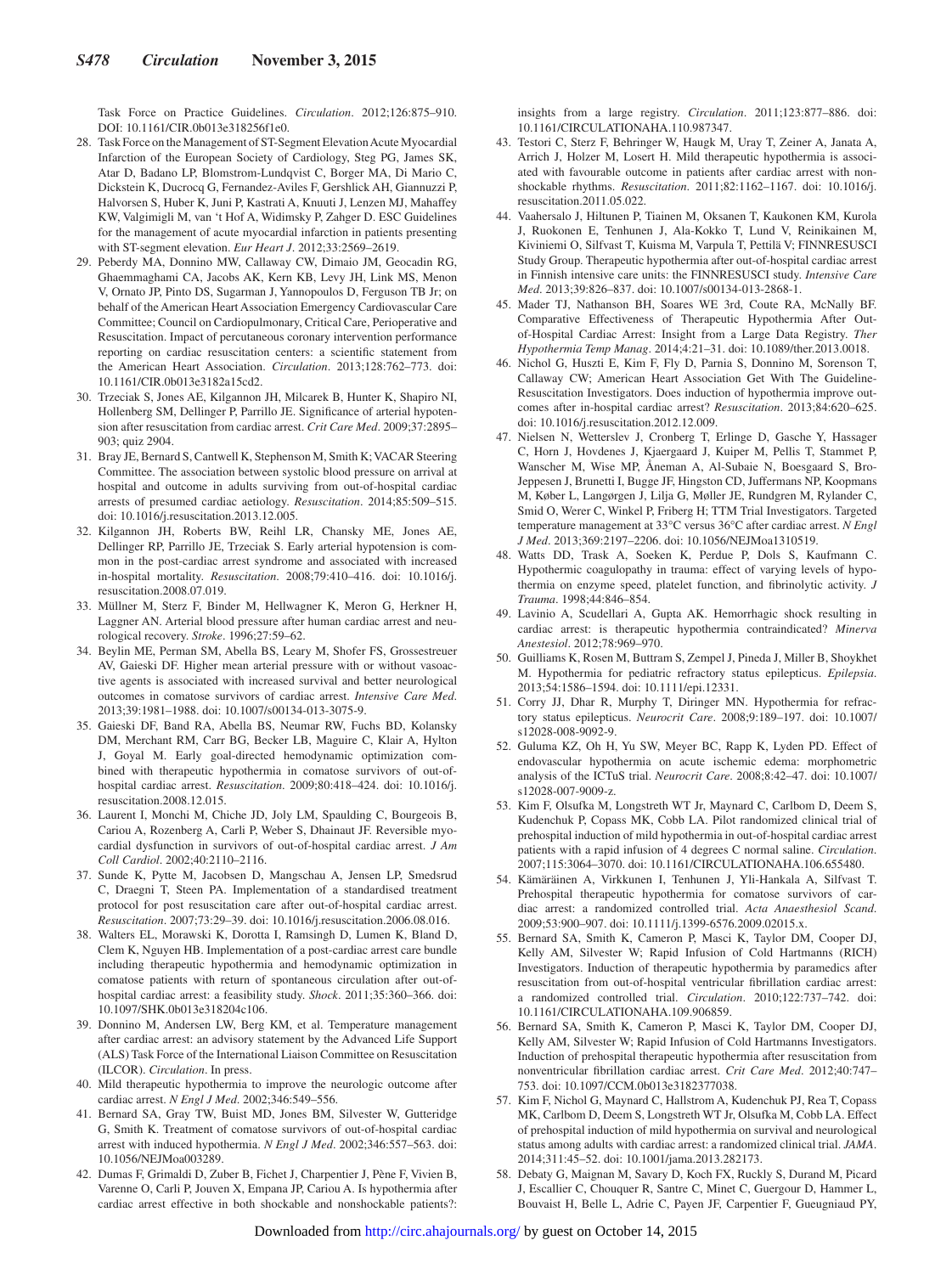Danel V, Timsit JF. Impact of intra-arrest therapeutic hypothermia in outcomes of prehospital cardiac arrest: a randomized controlled trial. *Intensive Care Med*. 2014;40:1832–1842. doi: 10.1007/s00134-014-3519-x.

- 59. Castrén M, Nordberg P, Svensson L, Taccone F, Vincent JL, Desruelles D, Eichwede F, Mols P, Schwab T, Vergnion M, Storm C, Pesenti A, Pachl J, Guérisse F, Elste T, Roessler M, Fritz H, Durnez P, Busch HJ, Inderbitzen B, Barbut D. Intra-arrest transnasal evaporative cooling: a randomized, prehospital, multicenter study (PRINCE: Pre-ROSC IntraNasal Cooling Effectiveness). *Circulation*. 2010;122:729–736. doi: 10.1161/ CIRCULATIONAHA.109.931691.
- 60. Zeiner A, Holzer M, Sterz F, Schörkhuber W, Eisenburger P, Havel C, Kliegel A, Laggner AN. Hyperthermia after cardiac arrest is associated with an unfavorable neurologic outcome. *Arch Intern Med*. 2001;161:2007–2012.
- 61. Langhelle A, Tyvold SS, Lexow K, Hapnes SA, Sunde K, Steen PA. In-hospital factors associated with improved outcome after out-ofhospital cardiac arrest. A comparison between four regions in Norway. *Resuscitation*. 2003;56:247–263.
- 62. Nolan JP, Laver SR, Welch CA, Harrison DA, Gupta V, Rowan K. Outcome following admission to UK intensive care units after cardiac arrest: a secondary analysis of the ICNARC Case Mix Programme Database. *Anaesthesia*. 2007;62:1207–1216. doi: 10.1111/j.1365-2044.2007.05232.x.
- 63. Suffoletto B, Peberdy MA, van der Hoek T, Callaway C. Body temperature changes are associated with outcomes following in-hospital cardiac arrest and return of spontaneous circulation. *Resuscitation*. 2009;80:1365–1370. doi: 10.1016/j.resuscitation.2009.08.020.
- 64. Gebhardt K, Guyette FX, Doshi AA, Callaway CW, Rittenberger JC; Post Cardiac Arrest Service. Prevalence and effect of fever on outcome following resuscitation from cardiac arrest. *Resuscitation*. 2013;84:1062–1067. doi: 10.1016/j.resuscitation.2013.03.038.
- 65. Aldhoon B, Melenovsky V, Kettner J, Kautzner J. Clinical predictors of outcome in survivors of out-of-hospital cardiac arrest treated with hypothermia. *Cor et Vasa*. 2012;54:e68–e75.
- 66. Benz-Woerner J, Delodder F, Benz R, Cueni-Villoz N, Feihl F, Rossetti AO, Liaudet L, Oddo M. Body temperature regulation and outcome after cardiac arrest and therapeutic hypothermia. *Resuscitation*. 2012;83:338– 342. doi: 10.1016/j.resuscitation.2011.10.026.
- 67. Bouwes A, Robillard LB, Binnekade JM, de Pont AC, Wieske L, Hartog AW, Schultz MJ, Horn J. The influence of rewarming after therapeutic hypothermia on outcome after cardiac arrest. *Resuscitation*. 2012;83:996– 1000. doi: 10.1016/j.resuscitation.2012.04.006.
- 68. Leary M, Grossestreuer AV, Iannacone S, Gonzalez M, Shofer FS, Povey C, Wendell G, Archer SE, Gaieski DF, Abella BS. Pyrexia and neurologic outcomes after therapeutic hypothermia for cardiac arrest. *Resuscitation*. 2013;84:1056–1061. doi: 10.1016/j.resuscitation.2012.11.003.
- 69. Cocchi MN, Boone MD, Giberson B, Giberson T, Farrell E, Salciccioli JD, Talmor D, Williams D, Donnino MW. Fever after rewarming: incidence of pyrexia in postcardiac arrest patients who have undergone mild therapeutic hypothermia. *J Intensive Care Med*. 2014;29:365–369. doi: 10.1177/0885066613491932.
- 70. Bro-Jeppesen J, Hassager C, Wanscher M, Søholm H, Thomsen JH, Lippert FK, Møller JE, Køber L, Kjaergaard J. Post-hypothermia fever is associated with increased mortality after out-of-hospital cardiac arrest. *Resuscitation*. 2013;84:1734–1740. doi: 10.1016/j.resuscitation.2013.07.023.
- 71. Winters SA, Wolf KH, Kettinger SA, Seif EK, Jones JS, Bacon-Baguley T. Assessment of risk factors for post-rewarming "rebound hyperthermia" in cardiac arrest patients undergoing therapeutic hypothermia. *Resuscitation*. 2013;84:1245–1249. doi: 10.1016/j.resuscitation.2013.03.027.
- 72. Bohman LE, Levine JM. Fever and therapeutic normothermia in severe brain injury: an update. *Curr Opin Crit Care*. 2014;20:182–188. doi: 10.1097/MCC.0000000000000070.
- 73. Badjatia N. Hyperthermia and fever control in brain injury. *Crit Care Med*. 2009;37(7 suppl):S250–S257. doi: 10.1097/CCM.0b013e3181aa5e8d.
- 74. Longstreth WT Jr, Fahrenbruch CE, Olsufka M, Walsh TR, Copass MK, Cobb LA. Randomized clinical trial of magnesium, diazepam, or both after out-of-hospital cardiac arrest. *Neurology*. 2002;59:506–514.
- 75. Rittenberger JC, Popescu A, Brenner RP, Guyette FX, Callaway CW. Frequency and timing of nonconvulsive status epilepticus in comatose post-cardiac arrest subjects treated with hypothermia. *Neurocrit Care*. 2012;16:114–122. doi: 10.1007/s12028-011-9565-0.
- 76. Tomte O, Draegni T, Mangschau A, Jacobsen D, Auestad B, Sunde K. A comparison of intravascular and surface cooling techniques in comatose cardiac arrest survivors. *Crit Care Med*. 2011;39:443–449.
- 77. Hofmeijer J, Tjepkema-Cloostermans MC, Blans MJ, Beishuizen A, van Putten MJ. Unstandardized treatment of electroencephalographic status

epilepticus does not improve outcome of comatose patients after cardiac arrest. *Front Neurol*. 2014;5:39. doi: 10.3389/fneur.2014.00039.

- 78. Crepeau AZ, Rabinstein AA, Fugate JE, Mandrekar J, Wijdicks EF, White RD, Britton JW. Continuous EEG in therapeutic hypothermia after cardiac arrest: prognostic and clinical value. *Neurology*. 2013;80:339–344. doi: 10.1212/WNL.0b013e31827f089d.
- 79. Knight WA, Hart KW, Adeoye OM, Bonomo JB, Keegan SP, Ficker DM, Szaflarski JP, Privitera MD, Lindsell CJ. The incidence of seizures in patients undergoing therapeutic hypothermia after resuscitation from cardiac arrest. *Epilepsy Res*. 2013;106:396–402. doi: 10.1016/j.eplepsyres.2013.06.018.
- 80. Randomized clinical study of thiopental loading in comatose survivors of cardiac arrest. Brain Resuscitation Clinical Trial I Study Group. *N Engl J Med*. 1986;314:397–403.
- 81. Monsalve F, Rucabado L, Ruano M, Cuñat J, Lacueva V, Viñuales A. The neurologic effects of thiopental therapy after cardiac arrest. *Intensive Care Med*. 1987;13:244–248.
- 82. Friedman D, Claassen J, Hirsch LJ. Continuous electroencephalogram monitoring in the intensive care unit. *Anesth Analg*. 2009;109:506–523. doi: 10.1213/ane.0b013e3181a9d8b5.
- 83. Roberts BW, Kilgannon JH, Chansky ME, Mittal N, Wooden J, Trzeciak S. Association between postresuscitation partial pressure of arterial carbon dioxide and neurological outcome in patients with post-cardiac arrest syndrome. *Circulation*. 2013;127:2107–2113. doi: 10.1161/ CIRCULATIONAHA.112.000168.
- 84. Lee BK, Jeung KW, Lee HY, Lee SJ, Jung YH, Lee WK, Heo T, Min YI. Association between mean arterial blood gas tension and outcome in cardiac arrest patients treated with therapeutic hypothermia. *Am J Emerg Med*. 2014;32:55–60. doi: 10.1016/j.ajem.2013.09.044.
- 85. Schneider AG, Eastwood GM, Bellomo R, Bailey M, Lipcsey M, Pilcher D, Young P, Stow P, Santamaria J, Stachowski E, Suzuki S, Woinarski NC, Pilcher J. Arterial carbon dioxide tension and outcome in patients admitted to the intensive care unit after cardiac arrest. *Resuscitation*. 2013;84:927– 934. doi: 10.1016/j.resuscitation.2013.02.014.
- 86. Vaahersalo J, Bendel S, Reinikainen M, Kurola J, Tiainen M, Raj R, Pettilä V, Varpula T, Skrifvars MB; FINNRESUSCI Study Group. Arterial blood gas tensions after resuscitation from out-of-hospital cardiac arrest: associations with long-term neurologic outcome. *Crit Care Med*. 2014;42:1463– 1470. doi: 10.1097/CCM.0000000000000228.
- 87. Janz DR, Hollenbeck RD, Pollock JS, McPherson JA, Rice TW. Hyperoxia is associated with increased mortality in patients treated with mild therapeutic hypothermia after sudden cardiac arrest. *Crit Care Med*. 2012;40:3135–3139. doi: 10.1097/CCM.0b013e3182656976.
- 88. Kilgannon JH, Jones AE, Shapiro NI, Angelos MG, Milcarek B, Hunter K, Parrillo JE, Trzeciak S; Emergency Medicine Shock Research Network (EMShockNet) Investigators. Association between arterial hyperoxia following resuscitation from cardiac arrest and in-hospital mortality. *JAMA*. 2010;303:2165–2171. doi: 10.1001/jama.2010.707.
- 89. Elmer J, Scutella M, Pullalarevu R, Wang B, Vaghasia N, Trzeciak S, Rosario-Rivera BL, Guyette FX, Rittenberger JC, Dezfulian C; Pittsburgh Post-Cardiac Arrest Service (PCAS). The association between hyperoxia and patient outcomes after cardiac arrest: analysis of a high-resolution database. *Intensive Care Med*. 2015;41:49–57. doi: 10.1007/s00134-014-3555-6.
- 90. Rachmale S, Li G, Wilson G, Malinchoc M, Gajic O. Practice of excessive F(IO(2)) and effect on pulmonary outcomes in mechanically ventilated patients with acute lung injury. *Respir Care*. 2012;57:1887–1893. doi: 10.4187/respcare.01696.
- 91. Bellomo R, Bailey M, Eastwood GM, Nichol A, Pilcher D, Hart GK, Reade MC, Egi M, Cooper DJ; Study of Oxygen in Critical Care (SOCC) Group. Arterial hyperoxia and in-hospital mortality after resuscitation from cardiac arrest. *Crit Care*. 2011;15:R90. doi: 10.1186/cc10090.
- 92. Nelskylä A, Parr MJ, Skrifvars MB. Prevalence and factors correlating with hyperoxia exposure following cardiac arrest–an observational single centre study. *Scand J Trauma Resusc Emerg Med*. 2013;21:35. doi: 10.1186/1757-7241-21-35.
- 93. Kuisma M, Boyd J, Voipio V, Alaspää A, Roine RO, Rosenberg P. Comparison of 30 and the 100% inspired oxygen concentrations during early post-resuscitation period: a randomised controlled pilot study. *Resuscitation*. 2006;69:199–206. doi: 10.1016/j.resuscitation.2005.08.010.
- 94. Ihle JF, Bernard S, Bailey MJ, Pilcher DV, Smith K, Scheinkestel CD. Hyperoxia in the intensive care unit and outcome after out-of-hospital ventricular fibrillation cardiac arrest. *Crit Care Resusc*. 2013;15:186–190.
- 95. Oksanen T, Skrifvars MB, Varpula T, Kuitunen A, Pettilä V, Nurmi J, Castrén M. Strict versus moderate glucose control after resuscitation from ventricular fibrillation. *Intensive Care Med*. 2007;33:2093–2100. doi: 10.1007/s00134-007-0876-8.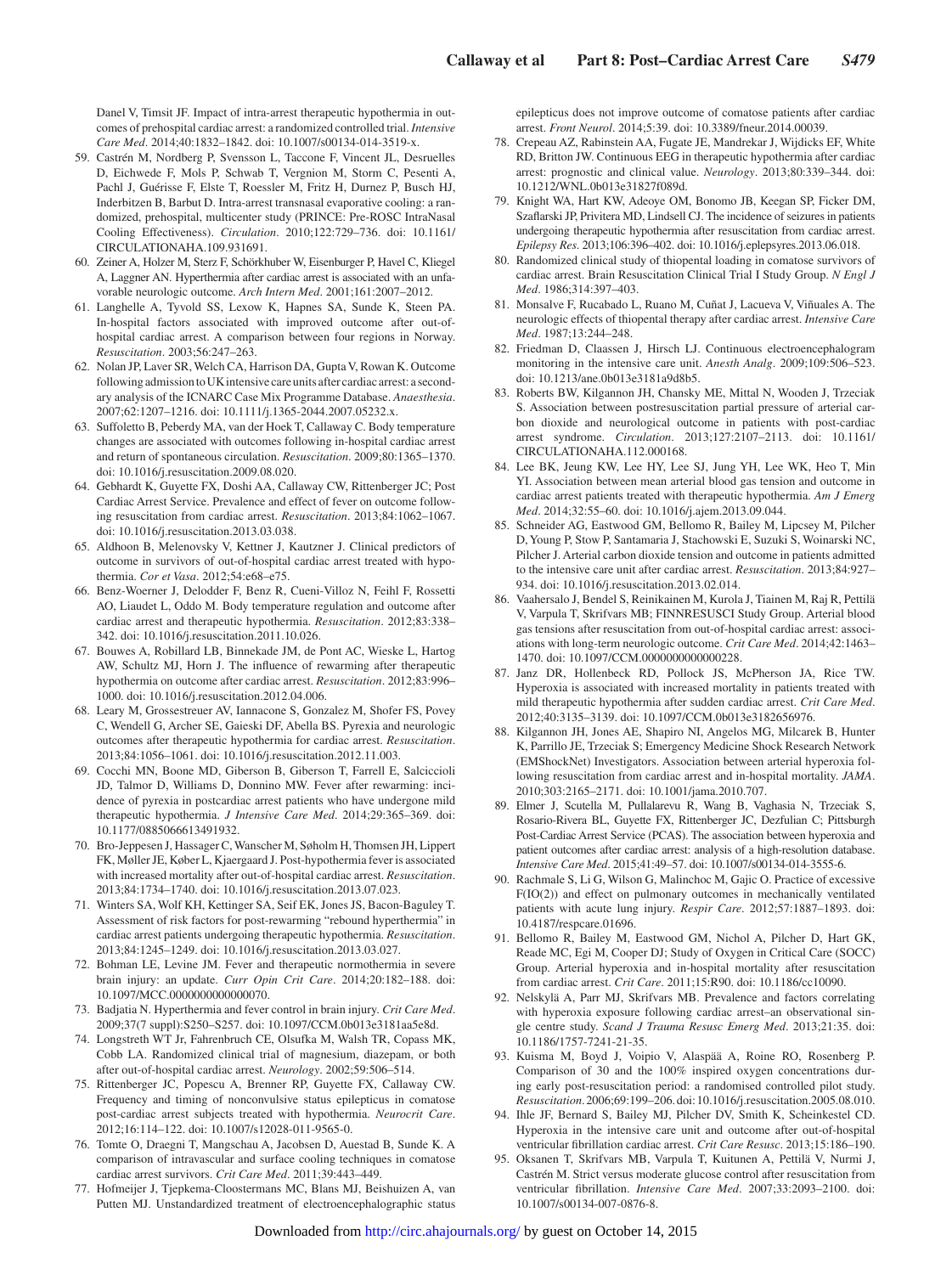- 96. Wiener RS, Wiener DC, Larson RJ. Benefits and risks of tight glucose control in critically ill adults: a meta-analysis. *JAMA*. 2008;300:933– 944. doi: 10.1001/jama.300.8.933.
- 97. Marik PE, Preiser JC. Toward understanding tight glycemic control in the ICU: a systematic review and metaanalysis. *Chest*. 2010;137:544–551. doi: 10.1378/chest.09-1737.
- 98. Moghissi ES, Korytkowski MT, DiNardo M, Einhorn D, Hellman R, Hirsch IB, Inzucchi SE, Ismail-Beigi F, Kirkman MS, Umpierrez GE; American Association of Clinical Endocrinologists; American Diabetes Association. American Association of Clinical Endocrinologists and American Diabetes Association consensus statement on inpatient glycemic control. *Diabetes Care*. 2009;32:1119–1131. doi: 10.2337/ dc09-9029.
- 99. Sandroni C, Cariou A, Cavallaro F, Cronberg T, Friberg H, Hoedemaekers C, Horn J, Nolan JP, Rossetti AO, Soar J. Prognostication in comatose survivors of cardiac arrest: an advisory statement from the European Resuscitation Council and the European Society of Intensive Care Medicine. *Resuscitation*. 2014;85:1779–1789. doi: 10.1016/j. resuscitation.2014.08.011.
- 100. Empey PE, de Mendizabal NV, Bell MJ, Bies RR, Anderson KB, Kochanek PM, Adelson PD, Poloyac SM; Pediatric TBI Consortium: Hypothermia Investigators. Therapeutic hypothermia decreases phenytoin elimination in children with traumatic brain injury. *Crit Care Med*. 2013;41:2379–2387. doi: 10.1097/CCM.0b013e318292316c.
- 101. Hostler D, Zhou J, Tortorici MA, Bies RR, Rittenberger JC, Empey PE, Kochanek PM, Callaway CW, Poloyac SM. Mild hypothermia alters midazolam pharmacokinetics in normal healthy volunteers. *Drug Metab Dispos*. 2010;38:781–788. doi: 10.1124/dmd.109.031377.
- 102. Sandroni C, Cavallaro F, Callaway CW, Sanna T, D'Arrigo S, Kuiper M, Della Marca G, Nolan JP. Predictors of poor neurological outcome in adult comatose survivors of cardiac arrest: a systematic review and meta-analysis. Part 1: patients not treated with therapeutic hypothermia. *Resuscitation*. 2013;84:1310–1323. doi: 10.1016/j. resuscitation.2013.05.013.
- 103. Sandroni C, Cavallaro F, Callaway CW, D'Arrigo S, Sanna T, Kuiper MA, Biancone M, Della Marca G, Farcomeni A, Nolan JP. Predictors of poor neurological outcome in adult comatose survivors of cardiac arrest: a systematic review and meta-analysis. Part 2: Patients treated with therapeutic hypothermia. *Resuscitation*. 2013;84:1324–1338. doi: 10.1016/j. resuscitation.2013.06.020.
- 104. Bouwes A, Binnekade JM, Kuiper MA, Bosch FH, Zandstra DF, Toornvliet AC, Biemond HS, Kors BM, Koelman JH, Verbeek MM, Weinstein HC, Hijdra A, Horn J. Prognosis of coma after therapeutic hypothermia: a prospective cohort study. *Ann Neurol*. 2012;71:206–212. doi: 10.1002/ana.22632.
- 105. Choi SP, Youn CS, Park KN, Wee JH, Park JH, Oh SH, Kim SH, Kim JY. Therapeutic hypothermia in adult cardiac arrest because of drowning. *Acta Anaesthesiol Scand*. 2012;56:116–123. doi: 10.1111/j.1399-6576.2011.02562.x.
- 106. Cronberg T, Rundgren M, Westhall E, Englund E, Siemund R, Rosén I, Widner H, Friberg H. Neuron-specific enolase correlates with other prognostic markers after cardiac arrest. *Neurology*. 2011;77:623–630. doi: 10.1212/WNL.0b013e31822a276d.
- 107. Fugate JE, Wijdicks EF, Mandrekar J, Claassen DO, Manno EM, White RD, Bell MR, Rabinstein AA. Predictors of neurologic outcome in hypothermia after cardiac arrest. *Ann Neurol*. 2010;68:907–914. doi: 10.1002/ ana.22133.
- 108. Samaniego EA, Mlynash M, Caulfield AF, Eyngorn I, Wijman CA. Sedation confounds outcome prediction in cardiac arrest survivors treated with hypothermia. *Neurocrit Care*. 2011;15:113–119. doi: 10.1007/ s12028-010-9412-8.
- 109. Bouwes A, van Poppelen D, Koelman JH, Kuiper MA, Zandstra DF, Weinstein HC, Tromp SC, Zandbergen EG, Tijssen MA, Horn J. Acute posthypoxic myoclonus after cardiopulmonary resuscitation. *BMC Neurol*. 2012;12:63. doi: 10.1186/1471-2377-12-63.
- 110. Rossetti AO, Oddo M, Logroscino G, Kaplan PW. Prognostication after cardiac arrest and hypothermia: a prospective study. *Ann Neurol*. 2010;67:301–307. doi: 10.1002/ana.21984.
- 111. Rossetti AO, Carrera E, Oddo M. Early EEG correlates of neuronal injury after brain anoxia. *Neurology*. 2012;78:796–802. doi: 10.1212/ WNL.0b013e318249f6bb.
- 112. Bisschops LL, van Alfen N, Bons S, van der Hoeven JG, Hoedemaekers CW. Predictors of poor neurologic outcome in patients after cardiac arrest treated with hypothermia: a retrospective study. *Resuscitation*. 2011;82:696–701. doi: 10.1016/j.resuscitation.2011.02.020.
- 113. Bertini G, Margheri M, Giglioli C, Cricelli F, De Simone L, Taddei T, Marchionni N, Zini G, Gensini GF. Prognostic significance of early clinical manifestations in postanoxic coma: a retrospective study of 58 patients resuscitated after prehospital cardiac arrest. *Crit Care Med*. 1989;17:627–633.
- 114. Zandbergen EG, Hijdra A, Koelman JH, Hart AA, Vos PE, Verbeek MM, de Haan RJ; PROPAC Study Group. Prediction of poor outcome within the first 3 days of postanoxic coma. *Neurology*. 2006;66:62–68. doi: 10.1212/01.wnl.0000191308.22233.88.
- 115. Edgren E, Hedstrand U, Nordin M, Rydin E, Ronquist G. Prediction of outcome after cardiac arrest. *Crit Care Med*. 1987;15:820–825.
- 116. Young GB, Doig G, Ragazzoni A. Anoxic-ischemic encephalopathy: clinical and electrophysiological associations with outcome. *Neurocrit Care*. 2005;2:159–164. doi: 10.1385/NCC:2:2:159.
- 117. Topcuoglu MA, Oguz KK, Buyukserbetci G, Bulut E. Prognostic value of magnetic resonance imaging in post-resuscitation encephalopathy. *Intern Med*. 2009;48:1635–1645.
- 118. Legriel S, Hilly-Ginoux J, Resche-Rigon M, Merceron S, Pinoteau J, Henry-Lagarrigue M, Bruneel F, Nguyen A, Guezennec P, Troché G, Richard O, Pico F, Bédos JP. Prognostic value of electrographic postanoxic status epilepticus in comatose cardiac-arrest survivors in the therapeutic hypothermia era. *Resuscitation*. 2013;84:343–350. doi: 10.1016/j. resuscitation.2012.11.001.
- 119. Oddo M, Rossetti AO. Early multimodal outcome prediction after cardiac arrest in patients treated with hypothermia. *Crit Care Med*. 2014;42:1340–1347. doi: 10.1097/CCM.0000000000000211.
- 120. Deleted in proof.
- 121. Accardo J, De Lisi D, Lazzerini P, Primavera A. Good functional outcome after prolonged postanoxic comatose myoclonic status epilepticus in a patient who had undergone bone marrow transplantation. *Case Rep Neurol Med*. 2013;2013:872127. doi: 10.1155/2013/872127.
- 122. Greer DM. Unexpected good recovery in a comatose post-cardiac arrest patient with poor prognostic features. *Resuscitation*. 2013;84:e81–e82. doi: 10.1016/j.resuscitation.2013.02.011.
- 123. Lucas JM, Cocchi MN, Salciccioli J, Stanbridge JA, Geocadin RG, Herman ST, Donnino MW. Neurologic recovery after therapeutic hypothermia in patients with post-cardiac arrest myoclonus. *Resuscitation*. 2012;83:265–269. doi: 10.1016/j.resuscitation.2011.09.017.
- 124. Wijdicks EF, Parisi JE, Sharbrough FW. Prognostic value of myoclonus status in comatose survivors of cardiac arrest. *Ann Neurol*. 1994;35:239– 243. doi: 10.1002/ana.410350219.
- 125. Krumholz A, Stern BJ, Weiss HD. Outcome from coma after cardiopulmonary resuscitation: relation to seizures and myoclonus. *Neurology*. 1988;38:401–405.
- 126. Hirsch LJ, LaRoche SM, Gaspard N, Gerard E, Svoronos A, Herman ST, Mani R, Arif H, Jette N, Minazad Y, Kerrigan JF, Vespa P, Hantus S, Claassen J, Young GB, So E, Kaplan PW, Nuwer MR, Fountain NB, Drislane FW. American Clinical Neurophysiology Society's Standardized Critical Care EEG Terminology: 2012 version. *J Clin Neurophysiol*. 2013;30:1–27. doi: 10.1097/WNP.0b013e3182784729.
- 127. Kawai M, Thapalia U, Verma A. Outcome from therapeutic hypothermia and EEG. *J Clin Neurophysiol*. 2011;28:483–488. doi: 10.1097/ WNP.0b013e318231bfef.
- 128. Rundgren M, Westhall E, Cronberg T, Rosén I, Friberg H. Continuous amplitude-integrated electroencephalogram predicts outcome in hypothermia-treated cardiac arrest patients. *Crit Care Med*. 2010;38:1838– 1844. doi: 10.1097/CCM.0b013e3181eaa1e7.
- 129. Cloostermans MC, van Meulen FB, Eertman CJ, Hom HW, van Putten MJ. Continuous electroencephalography monitoring for early prediction of neurological outcome in postanoxic patients after cardiac arrest: a prospective cohort study. *Crit Care Med*. 2012;40:2867–2875. doi: 10.1097/ CCM.0b013e31825b94f0.
- 130. Mani R, Schmitt SE, Mazer M, Putt ME, Gaieski DF. The frequency and timing of epileptiform activity on continuous electroencephalogram in comatose post-cardiac arrest syndrome patients treated with therapeutic hypothermia. *Resuscitation*. 2012;83:840–847. doi: 10.1016/j. resuscitation.2012.02.015.
- 131. Legriel S, Bruneel F, Sediri H, Hilly J, Abbosh N, Lagarrigue MH, Troche G, Guezennec P, Pico F, Bedos JP. Early EEG monitoring for detecting postanoxic status epilepticus during therapeutic hypothermia: a pilot study. *Neurocrit Care*. 2009;11:338–344. doi: 10.1007/ s12028-009-9246-4.
- 132. Wennervirta JE, Ermes MJ, Tiainen SM, Salmi TK, Hynninen MS, Särkelä MO, Hynynen MJ, Stenman UH, Viertiö-Oja HE, Saastamoinen KP, Pettilä VY, Vakkuri AP. Hypothermia-treated cardiac arrest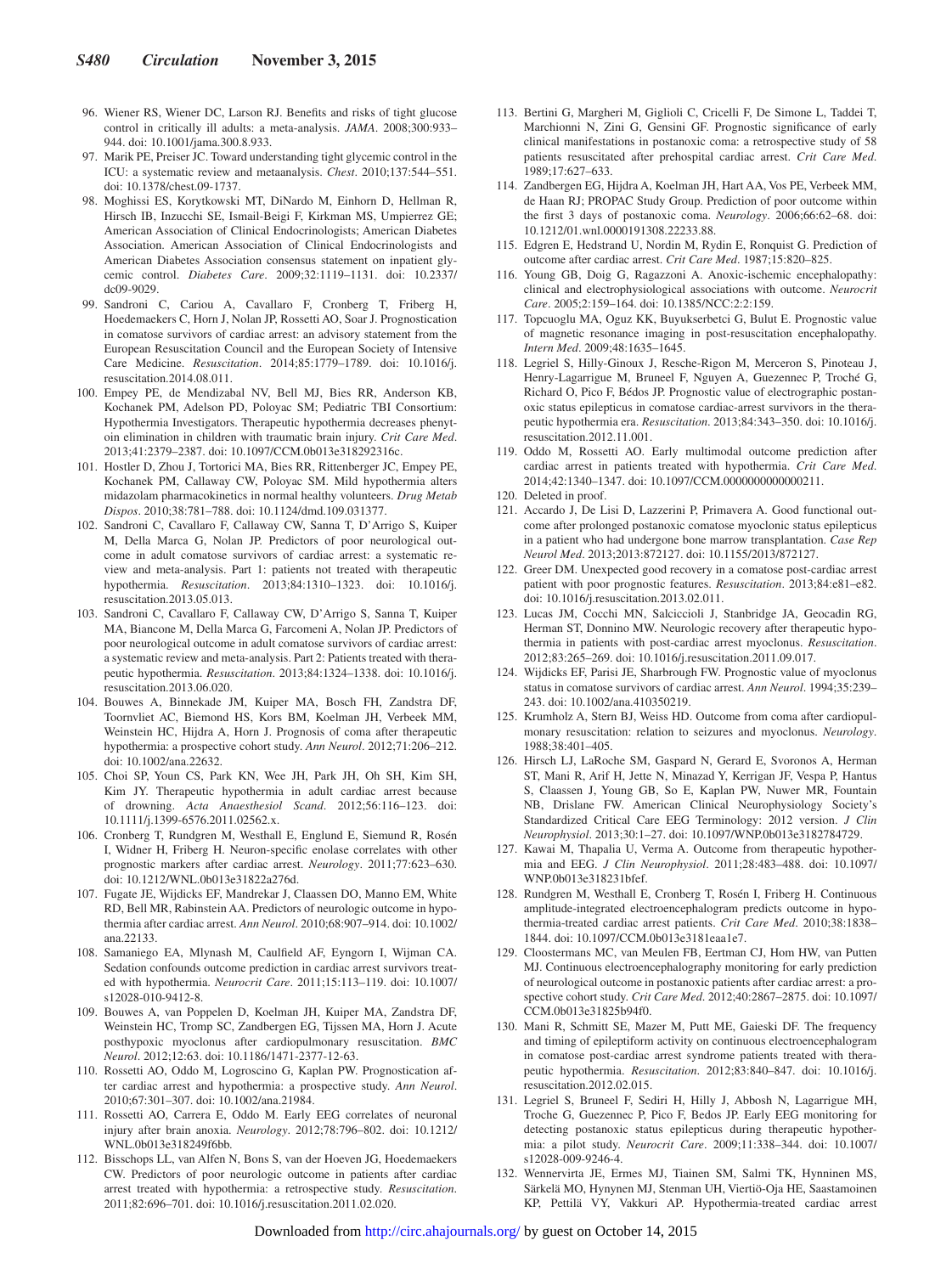patients with good neurological outcome differ early in quantitative variables of EEG suppression and epileptiform activity. *Crit Care Med*. 2009;37:2427–2435. doi: 10.1097/CCM.0b013e3181a0ff84.

- 133. Stammet P, Wagner DR, Gilson G, Devaux Y. Modeling serum level of s100β and bispectral index to predict outcome after cardiac arrest. *J Am Coll Cardiol*. 2013;62:851–858. doi: 10.1016/j.jacc.2013.04.039.
- 134. Bassetti C, Bomio F, Mathis J, Hess CW. Early prognosis in coma after cardiac arrest: a prospective clinical, electrophysiological, and biochemical study of 60 patients. *J Neurol Neurosurg Psychiatry*. 1996;61:610–615.
- 135. Rothstein TL, Thomas EM, Sumi SM. Predicting outcome in hypoxicischemic coma. A prospective clinical and electrophysiologic study. *Electroencephalogr Clin Neurophysiol*. 1991;79:101–107.
- 136. Scollo-Lavizzari G, Bassetti C. Prognostic value of EEG in post-anoxic coma after cardiac arrest. *Eur Neurol*. 1987;26:161–170.
- 137. Bouwes A, Binnekade JM, Zandstra DF, Koelman JH, van Schaik IN, Hijdra A, Horn J. Somatosensory evoked potentials during mild hypothermia after cardiopulmonary resuscitation. *Neurology*. 2009;73:1457– 1461. doi: 10.1212/WNL.0b013e3181bf98f4.
- 138. Tiainen M, Kovala TT, Takkunen OS, Roine RO. Somatosensory and brainstem auditory evoked potentials in cardiac arrest patients treated with hypothermia. *Crit Care Med*. 2005;33:1736–1740.
- 139. Leithner C, Ploner CJ, Hasper D, Storm C. Does hypothermia influence the predictive value of bilateral absent N20 after cardiac arrest? *Neurology*. 2010;74:965–969. doi: 10.1212/WNL.0b013e3181d5a631.
- 140. Zanatta P, Messerotti Benvenuti S, Baldanzi F, Bosco E. Pain-related middle-latency somatosensory evoked potentials in the prognosis of post anoxic coma: a preliminary report. *Minerva Anestesiol*. 2012;78:749–756.
- 141. Brunko E, Zegers de Beyl D. Prognostic value of early cortical somatosensory evoked potentials after resuscitation from cardiac arrest. *Electroencephalogr Clin Neurophysiol*. 1987;66:15–24.
- 142. Stelzl T, von Bose MJ, Hogl B, Fuchs HH, Flugel KA. A comparison of the prognostic value of neuron-specific enolase serum levels and somatosensory evoked potentials in 13 reanimated patients. *Eur J Emerg Med*. 1995;2:24–27.
- 143. Rothstein TL. The role of evoked potentials in anoxic-ischemic coma and severe brain trauma. *J Clin Neurophysiol*. 2000;17:486–497.
- 144. Berek K, Lechleitner P, Luef G, Felber S, Saltuari L, Schinnerl A, Traweger C, Dienstl F, Aichner F. Early determination of neurological outcome after prehospital cardiopulmonary resuscitation. *Stroke*. 1995;26:543–549.
- 145. Zandbergen EG, Koelman JH, de Haan RJ, Hijdra A; PROPAC-Study Group. SSEPs and prognosis in postanoxic coma: only short or also long latency responses? *Neurology*. 2006;67:583–586. doi: 10.1212/01. wnl.0000230162.35249.7f.
- 146. Madl C, Kramer L, Domanovits H, Woolard RH, Gervais H, Gendo A, Eisenhuber E, Grimm G, Sterz F. Improved outcome prediction in unconscious cardiac arrest survivors with sensory evoked potentials compared with clinical assessment. *Crit Care Med*. 2000;28:721–726.
- 147. Zingler VC, Krumm B, Bertsch T, Fassbender K, Pohlmann-Eden B. Early prediction of neurological outcome after cardiopulmonary resuscitation: a multimodal approach combining neurobiochemical and electrophysiological investigations may provide high prognostic certainty in patients after cardiac arrest. *Eur Neurol*. 2003;49:79–84. doi: 68503.
- 148. Gendo A, Kramer L, Häfner M, Funk GC, Zauner C, Sterz F, Holzer M, Bauer E, Madl C. Time-dependency of sensory evoked potentials in comatose cardiac arrest survivors. *Intensive Care Med*. 2001;27:1305–1311.
- 149. Zhang Y, Su YY, Haupt WF, Zhao JW, Xiao SY, Li HL, Pang Y, Yang QL. Application of electrophysiologic techniques in poor outcome prediction among patients with severe focal and diffuse ischemic brain injury. *J Clin Neurophysiol*. 2011;28:497–503. doi: 10.1097/ WNP.0b013e318231c852.
- 150. Kottenberg-Assenmacher E, Armbruster W, Bornfeld N, Peters J. Hypothermia does not alter somatosensory evoked potential amplitude and global cerebral oxygen extraction during marked sodium nitroprusside-induced arterial hypotension. *Anesthesiology*. 2003;98:1112–1118.
- 151. Mlynash M, Campbell DM, Leproust EM, Fischbein NJ, Bammer R, Eyngorn I, Hsia AW, Moseley M, Wijman CA. Temporal and spatial profile of brain diffusion-weighted MRI after cardiac arrest. *Stroke*. 2010;41:1665–1672. doi: 10.1161/STROKEAHA.110.582452.
- 152. Wijdicks EF, Campeau NG, Miller GM. MR imaging in comatose survivors of cardiac resuscitation. *AJNR Am J Neuroradiol*. 2001;22:1561–1565.
- 153. Inamasu J, Miyatake S, Suzuki M, Nakatsukasa M, Tomioka H, Honda M, Kase K, Kobayashi K. Early CT signs in out-of-hospital cardiac arrest survivors: Temporal profile and prognostic significance. *Resuscitation*. 2010;81:534–538. doi: 10.1016/j.resuscitation.2010.01.012.
- 154. Kim SH, Choi SP, Park KN, Youn CS, Oh SH, Choi SM. Early brain computed tomography findings are associated with outcome in patients treated with therapeutic hypothermia after out-of-hospital cardiac arrest. *Scand J Trauma Resusc Emerg Med*. 2013;21:57. doi: 10.1186/1757-7241-21-57.
- 155. Lee BK, Jeung KW, Lee HY, Jung YH, Lee DH. Combining brain computed tomography and serum neuron specific enolase improves the prognostic performance compared to either alone in comatose cardiac arrest survivors treated with therapeutic hypothermia. *Resuscitation*. 2013;84:1387–1392. doi: 10.1016/j.resuscitation.2013.05.026.
- 156. Morimoto Y, Kemmotsu O, Kitami K, Matsubara I, Tedo I. Acute brain swelling after out-of-hospital cardiac arrest: pathogenesis and outcome. *Crit Care Med*. 1993;21:104–110.
- 157. Choi SP, Park HK, Park KN, Kim YM, Ahn KJ, Choi KH, Lee WJ, Jeong SK. The density ratio of grey to white matter on computed tomography as an early predictor of vegetative state or death after cardiac arrest. *Emerg Med J*. 2008;25:666–669. doi: 10.1136/emj.2007.053306.
- 158. Torbey MT, Geocadin R, Bhardwaj A. Brain arrest neurological outcome scale (BrANOS): predicting mortality and severe disability following cardiac arrest. *Resuscitation*. 2004;63:55–63. doi: 10.1016/j. resuscitation.2004.03.021.
- 159. Wijman CA, Mlynash M, Caulfield AF, Hsia AW, Eyngorn I, Bammer R, Fischbein N, Albers GW, Moseley M. Prognostic value of brain diffusion-weighted imaging after cardiac arrest. *Ann Neurol*. 2009;65:394– 402. doi: 10.1002/ana.21632.
- 160. Kim J, Choi BS, Kim K, Jung C, Lee JH, Jo YH, Rhee JE, Kim T, Kang KW. Prognostic performance of diffusion-weighted MRI combined with NSE in comatose cardiac arrest survivors treated with mild hypothermia. *Neurocrit Care*. 2012;17:412–420. doi: 10.1007/s12028-012-9773-2.
- 161. Els T, Kassubek J, Kubalek R, Klisch J. Diffusion-weighted MRI during early global cerebral hypoxia: a predictor for clinical outcome? *Acta Neurol Scand*. 2004;110:361–367. doi: 10.1111/j.1600-0404.2004.00342.x.
- 162. Wu O, Sorensen AG, Benner T, Singhal AB, Furie KL, Greer DM. Comatose patients with cardiac arrest: predicting clinical outcome with diffusion-weighted MR imaging. *Radiology*. 2009;252:173–181. doi: 10.1148/radiol.2521081232.
- 163. Greer D, Scripko P, Bartscher J, Sims J, Camargo E, Singhal A, Parides M, Furie K. Clinical MRI interpretation for outcome prediction in cardiac arrest. *Neurocrit Care*. 2012;17:240–244. doi: 10.1007/ s12028-012-9716-y.
- 164. Hachimi-Idrissi S, Van der Auwera M, Schiettecatte J, Ebinger G, Michotte Y, Huyghens L. S-100 protein as early predictor of regaining consciousness after out of hospital cardiac arrest. *Resuscitation*. 2002;53:251–257.
- 165. Rosén H, Rosengren L, Herlitz J, Blomstrand C. Increased serum levels of the S-100 protein are associated with hypoxic brain damage after cardiac arrest. *Stroke*. 1998;29:473–477.
- 166. Steffen IG, Hasper D, Ploner CJ, Schefold JC, Dietz E, Martens F, Nee J, Krueger A, Jörres A, Storm C. Mild therapeutic hypothermia alters neuron specific enolase as an outcome predictor after resuscitation: 97 prospective hypothermia patients compared to 133 historical non-hypothermia patients. *Crit Care*. 2010;14:R69. doi: 10.1186/cc8975.
- 167. Reisinger J, Höllinger K, Lang W, Steiner C, Winter T, Zeindlhofer E, Mori M, Schiller A, Lindorfer A, Wiesinger K, Siostrzonek P. Prediction of neurological outcome after cardiopulmonary resuscitation by serial determination of serum neuron-specific enolase. *Eur Heart J*. 2007;28:52–58. doi: 10.1093/eurheartj/ehl316.
- 168. Tiainen M, Roine RO, Pettilä V, Takkunen O. Serum neuron-specific enolase and S-100B protein in cardiac arrest patients treated with hypothermia. *Stroke*. 2003;34:2881–2886. doi: 10.1161/01. STR.0000103320.90706.35
- 169. Rosén H, Sunnerhagen KS, Herlitz J, Blomstrand C, Rosengren L. Serum levels of the brain-derived proteins S-100 and NSE predict longterm outcome after cardiac arrest. *Resuscitation*. 2001;49:183–191.
- 170. Mussack T, Biberthaler P, Kanz KG, Wiedemann E, Gippner-Steppert C, Mutschler W, Jochum M. Serum S-100B and interleukin-8 as predictive markers for comparative neurologic outcome analysis of patients after cardiac arrest and severe traumatic brain injury. *Crit Care Med*. 2002;30:2669–2674. doi: 10.1097/01.CCM.0000037963.51270.44.
- 171. Mörtberg E, Zetterberg H, Nordmark J, Blennow K, Rosengren L, Rubertsson S. S-100B is superior to NSE, BDNF and GFAP in predicting outcome of resuscitation from cardiac arrest with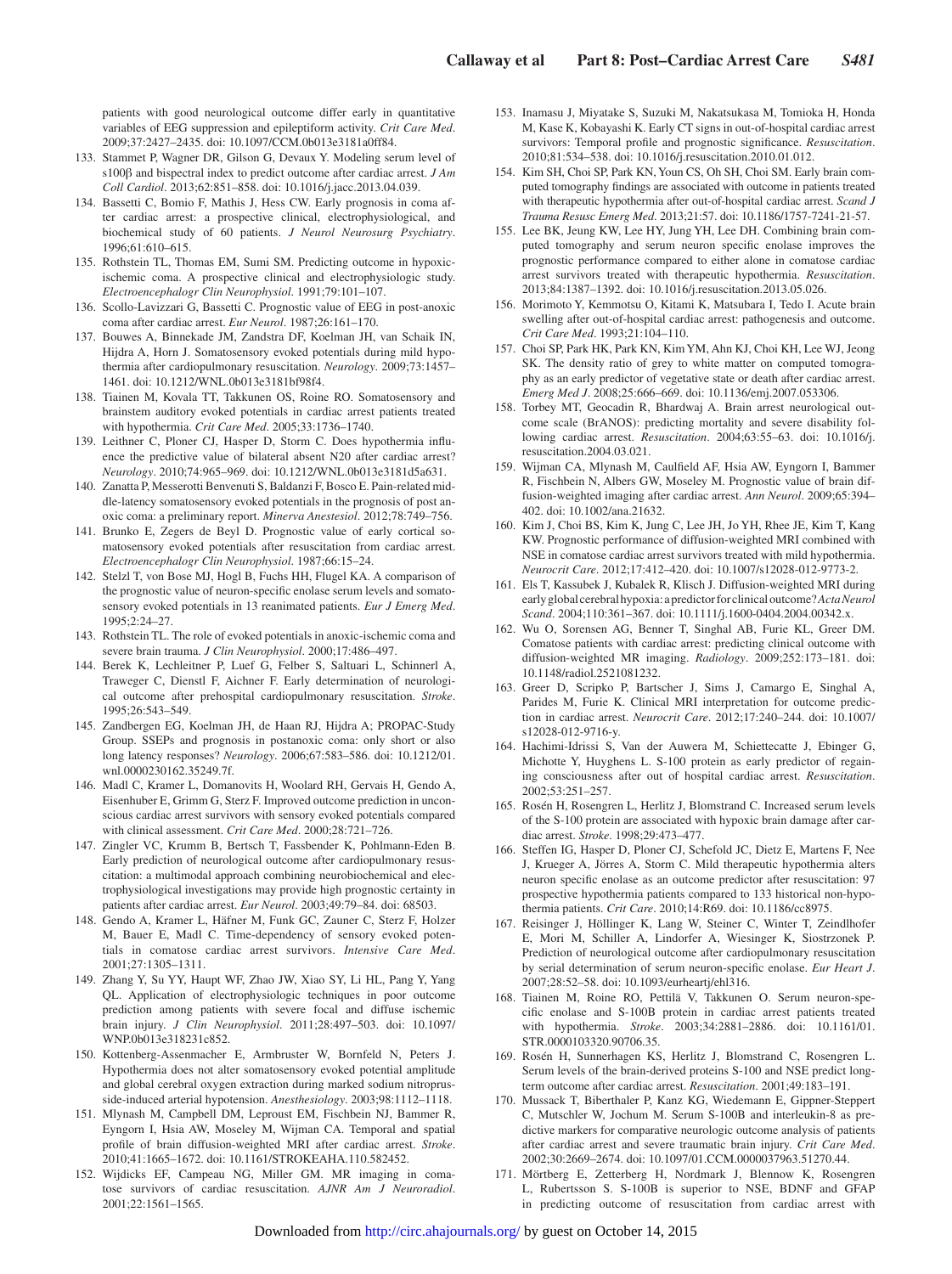hypothermia treatment. *Resuscitation*. 2011;82:26–31. doi: 10.1016/ j.resuscitation.2010.10.011.

- 172. Huntgeburth M, Adler C, Rosenkranz S, Zobel C, Haupt WF, Dohmen C, Reuter H. Changes in neuron-specific enolase are more suitable than its absolute serum levels for the prediction of neurologic outcome in hypothermia-treated patients with out-of-hospital cardiac arrest. *Neurocrit Care*. 2014;20:358–366. doi: 10.1007/s12028-013-9848-8.
- 173. Oksanen T, Tiainen M, Skrifvars MB, Varpula T, Kuitunen A, Castrén M, Pettilä V. Predictive power of serum NSE and OHCA score regarding 6-month neurologic outcome after out-of-hospital ventricular fibrillation and therapeutic hypothermia. *Resuscitation*. 2009;80:165–170. doi: 10.1016/j.resuscitation.2008.08.017.
- 174. Rundgren M, Karlsson T, Nielsen N, Cronberg T, Johnsson P, Friberg H. Neuron specific enolase and S-100B as predictors of outcome after cardiac arrest and induced hypothermia. *Resuscitation*. 2009;80:784–789. doi: 10.1016/j.resuscitation.2009.03.025.
- 175. Storm C, Nee J, Jörres A, Leithner C, Hasper D, Ploner CJ. Serial measurement of neuron specific enolase improves prognostication in cardiac arrest patients treated with hypothermia: a prospective study. *Scand J Trauma Resusc Emerg Med*. 2012;20:6. doi: 10.1186/1757-7241-20-6.
- 176. Zellner T, Gärtner R, Schopohl J, Angstwurm M. NSE and S-100B are not sufficiently predictive of neurologic outcome after therapeutic hypothermia for cardiac arrest. *Resuscitation*. 2013;84:1382–1386. doi: 10.1016/j.resuscitation.2013.03.021.
- 177. Orioles A, Morrison WE, Rossano JW, Shore PM, Hasz RD, Martiner AC, Berg RA, Nadkarni VM. An under-recognized benefit of cardiopulmonary resuscitation: organ transplantation. *Crit Care Med*. 2013;41:2794–2799. doi: 10.1097/CCM.0b013e31829a7202.
- 178. Faucher A, Savary D, Jund J, Dorez D, Debaty G, Gaillard A, Atchabahian A, Tazarourte K. Out-of-hospital traumatic cardiac arrest: an underrecognized source of organ donors. *Transpl Int*. 2014;27:42–48. doi: 10.1111/ tri.12196.
- 179. Adrie C, Haouache H, Saleh M, Memain N, Laurent I, Thuong M, Darques L, Guerrini P, Monchi M. An underrecognized source of organ donors: patients with brain death after successfully resuscitated cardiac arrest. *Intensive Care Med*. 2008;34:132–137. doi: 10.1007/s00134-007-0885-7.
- 180. Ali AA, Lim E, Thanikachalam M, Sudarshan C, White P, Parameshwar J, Dhital K, Large SR. Cardiac arrest in the organ donor does not negatively influence recipient survival after heart transplantation. *Eur J Cardiothorac Surg*. 2007;31:929–933. doi: 10.1016/j.ejcts.2007.01.074.
- 181. Hsu RB, Chu SH, Chien CY, Chou NK, Chen YS, Ko WJ, Wang SS. Heart transplantation with marginal recipients and donors. *J Formos Med Assoc*. 1999;98:663–667.
- 182. Quader MA, Wolfe LG, Kasirajan V. Heart transplantation outcomes from cardiac arrest-resuscitated donors. *J Heart Lung Transplant*. 2013;32:1090–1095. doi: 10.1016/j.healun.2013.08.002.
- 183. Pilarczyk K, Osswald BR, Pizanis N, Tsagakis K, Massoudy P, Heckmann J, Jakob HG, Kamler M. Use of donors who have suffered cardiopulmonary arrest and resuscitation in lung transplantation. *Eur J Cardiothorac Surg*. 2011;39:342–347. doi: 10.1016/j.ejcts.2010.06.038.
- 184. Sánchez-Lázaro IJ, Almenar-Bonet L, Martínez-Dolz L, Buendía-Fuentes F, Agüero J, Navarro-Manchón J, Raso-Raso R, Salvador-Sanz A. Can we accept donors who have suffered a resuscitated cardiac arrest? *Transplant Proc*. 2010;42:3091–3092. doi: 10.1016/j. transproceed.2010.05.054.
- 185. Southerland KW, Castleberry AW, Williams JB, Daneshmand MA, Ali AA, Milano CA. Impact of donor cardiac arrest on heart transplantation. *Surgery*. 2013;154:312–319. doi: 10.1016/j.surg.2013.04.028.
- 186. Conway J, Chin C, Kemna M, Burch M, Barnes A, Tresler M, Scheel JN, Naftel DC, Beddow K, Allain-Rooney T, Dipchand AI; Pediatric Heart Transplant Study Investigators. Donors' characteristics and impact on outcomes in pediatric heart transplant recipients. *Pediatr Transplant*. 2013;17:774–781. doi: 10.1111/petr.12149.
- 187. de Begona JA, Gundry SR, Razzouk AJ, Boucek MM, Kawauchi M, Bailey LL. Transplantation of hearts after arrest and resuscitation. Early and long-term results. *J Thorac Cardiovasc Surg*. 1993;106:1196–1201; discussion 1200.
- 188. Finfer S, Bohn D, Colpitts D, Cox P, Fleming F, Barker G. Intensive care management of paediatric organ donors and its effect on post-transplant organ function. *Intensive Care Med*. 1996;22:1424–1432.
- 189. L'Ecuyer T, Sloan K, Tang L. Impact of donor cardiopulmonary resuscitation on pediatric heart transplant outcome. *Pediatr Transplant*. 2011;15:742–745. doi: 10.1111/j.1399-3046.2011.01565.x.
- 190. Castleberry AW, Worni M, Osho AA, Snyder LD, Palmer SM, Pietrobon R, Davis RD, Hartwig MG. Use of lung allografts from brain-dead donors after cardiopulmonary arrest and resuscitation. *Am J Respir Crit Care Med*. 2013;188:466–473. doi: 10.1164/rccm.201303-0588OC.
- 191. Mercatello A, Roy P, Ng-Sing K, Choux C, Baude C, Garnier JL, Colpart JJ, Finaz J, Petit P, Moskovtchenko JF. Organ transplants from out-ofhospital cardiac arrest patients. *Transplant Proc*. 1988;20:749–750.
- 192. Matsumoto CS, Kaufman SS, Girlanda R, Little CM, Rekhtman Y, Raofi V, Laurin JM, Shetty K, Fennelly EM, Johnson LB, Fishbein TM. Utilization of donors who have suffered cardiopulmonary arrest and resuscitation in intestinal transplantation. *Transplantation*. 2008;86:941– 946. doi: 10.1097/TP.0b013e3181852f9a.
- 193. Fondevila C, Hessheimer AJ, Flores E, Ruiz A, Mestres N, Calatayud D, Paredes D, Rodríguez C, Fuster J, Navasa M, Rimola A, Taurá P, García-Valdecasas JC. Applicability and results of Maastricht type 2 donation after cardiac death liver transplantation. *Am J Transplant*. 2012;12:162– 170. doi: 10.1111/j.1600-6143.2011.03834.x.
- 194. Mateos-Rodríguez AA, Navalpotro-Pascual JM, Del Rio Gallegos F, Andrés-Belmonte A. Out-hospital donors after cardiac death in Madrid, Spain: a 5-year review. *Australas Emerg Nurs J*. 2012;15:164–169. doi: 10.1016/j.aenj.2012.05.002.
- 195. Alonso A, Fernández-Rivera C, Villaverde P, Oliver J, Cillero S, Lorenzo D, Valdés F. Renal transplantation from non-heart-beating donors: a single-center 10-year experience. *Transplant Proc*. 2005;37:3658–3660. doi: 10.1016/j.transproceed.2005.09.104.
- 196. Casavilla A, Ramirez C, Shapiro R, Nghiem D, Miracle K, Bronsther O, Randhawa P, Broznick B, Fung JJ, Starzl T. Experience with liver and kidney allografts from non-heart-beating donors. *Transplantation*. 1995;59:197–203.
- 197. Nicholson ML, Metcalfe MS, White SA, Waller JR, Doughman TM, Horsburgh T, Feehally J, Carr SJ, Veitch PS. A comparison of the results of renal transplantation from non-heart-beating, conventional cadaveric, and living donors. *Kidney Int*. 2000;58:2585–2591. doi: 10.1046/j.1523-1755.2000.00445.x.
- 198. Otero A, Gómez-Gutiérrez M, Suárez F, Arnal F, Fernández-García A, Aguirrezabalaga J, García-Buitrón J, Alvarez J, Máñez R. Liver transplantation from maastricht category 2 non-heart-beating donors: a source to increase the donor pool? *Transplant Proc*. 2004;36:747–750. doi: 10.1016/j.transproceed.2004.03.027.

KEY WORDS: cardiac arrest ■ drug ■ imaging ■ moderate hypothermia